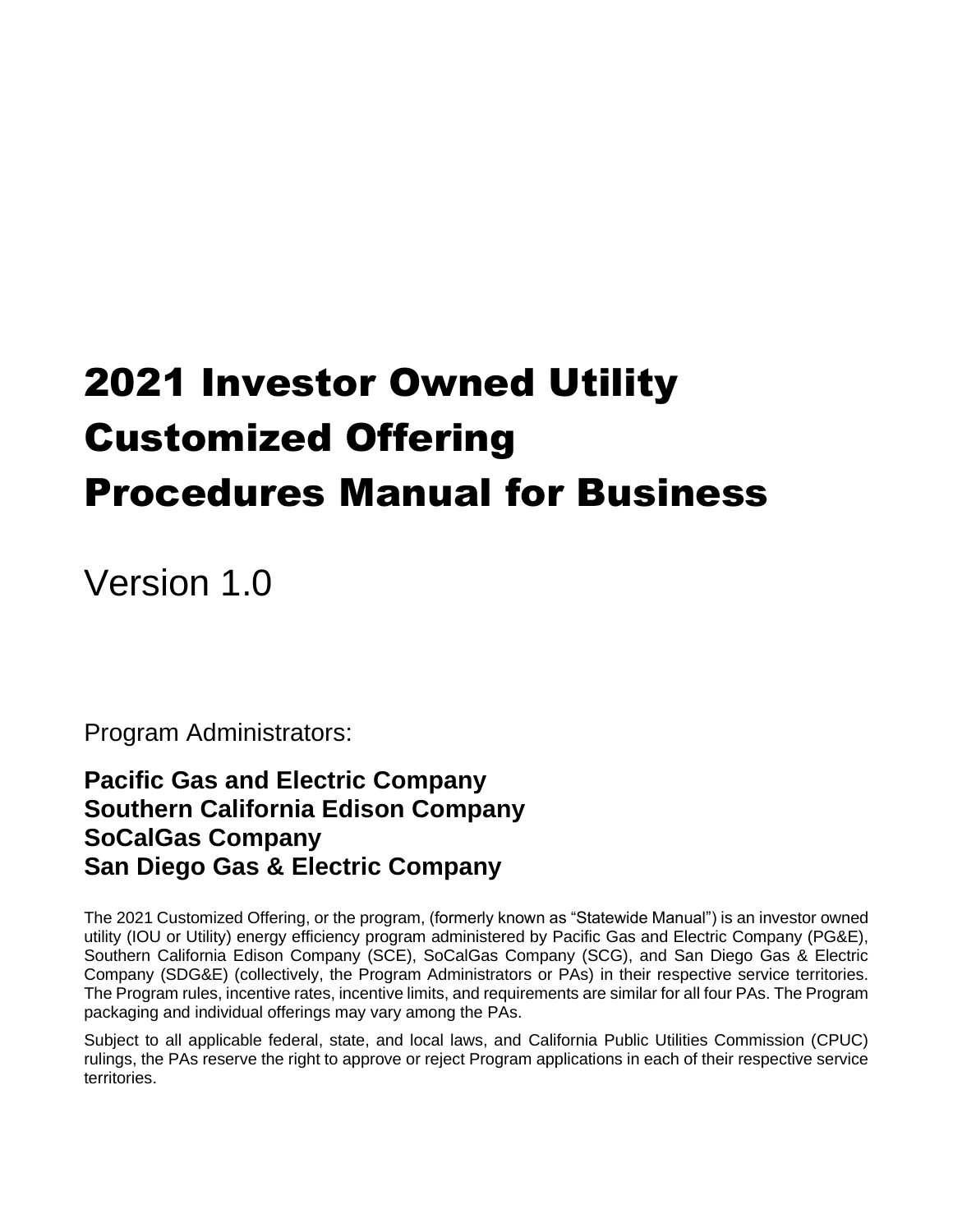# **Customized Offering Overview and Policies**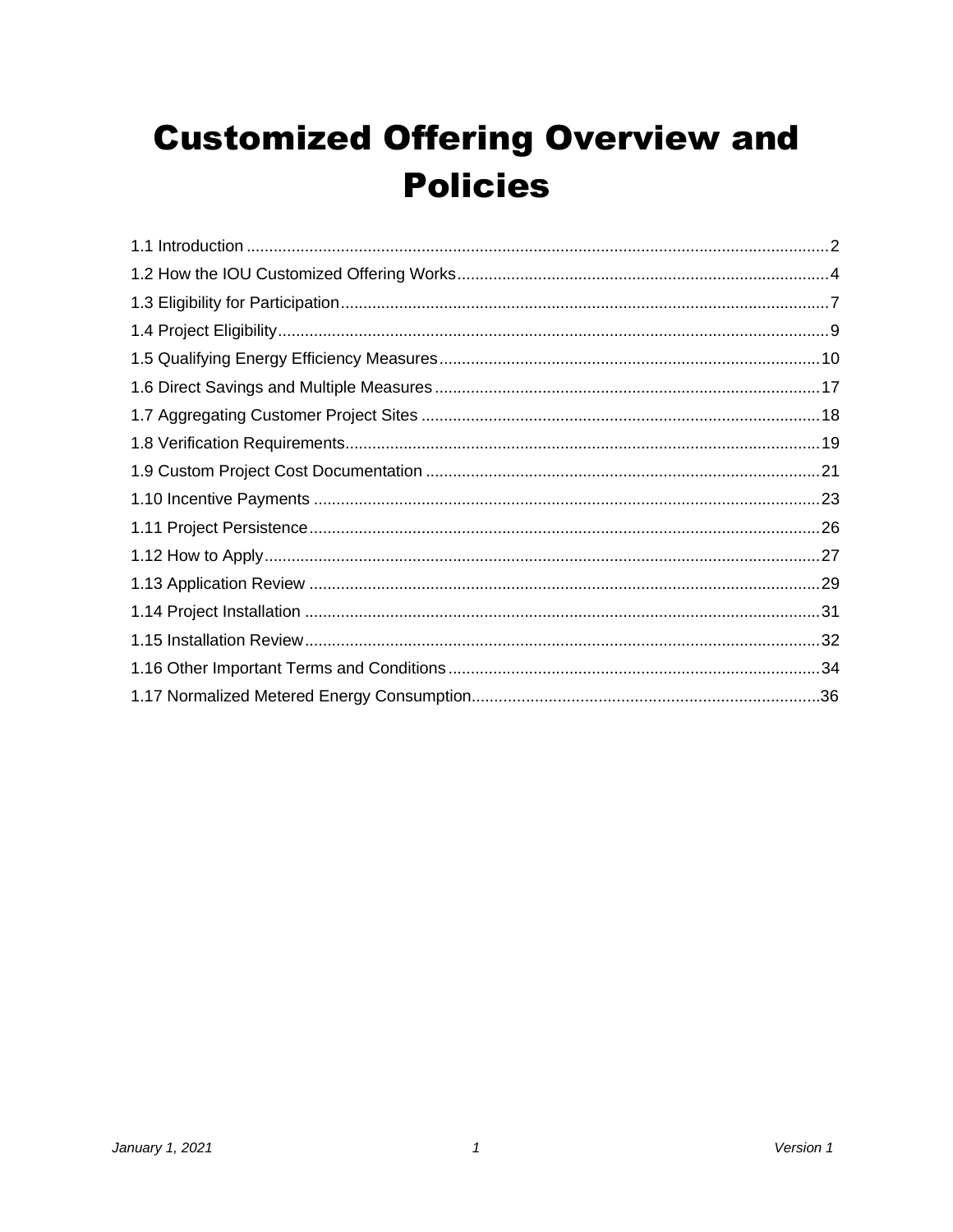# <span id="page-2-0"></span>1.1 Introduction

The 2021 IOU Customized Offering, or the program, provides financial incentives to qualifying non-residential customers for the permanent installation of new high-efficiency equipment or permanent operational improvement of existing equipment and systems. The financial incentive is provided to influence and enable customers to implement energy efficiency projects, or measures that would otherwise not be implemented. The program offerings are not intended for customers who would have installed the measure(s) without the program influence, for negligent or deferred maintenance practice, or as a reward for established practices.

Incentives are paid on the energy savings and permanent peak demand reductions above and beyond a baseline energy performance, which include state-mandated codes, federal-mandated codes, industry-accepted performance standards, or other baseline energy performance standards as determined by the PA. Incentives for gas-related energy savings are not eligible in Southern California Edison electric service territory; incentives for electric-related energy savings are not eligible in SoCalGas Company natural gas service territory. Non-Residential customers who wish to receive incentives must submit a project application for eligible energy efficiency measure(s) through the IOU Customized Offering. Third Party programs implemented by non-IOU program implementers may follow the program eligibility requirements and rules described in this manual; however, those programs may utilize a different application process and have different and/or additional terms and conditions. Each program is governed by the terms and conditions of such program, and to the extent that a program's terms and conditions differ from the Customized Offering, the specific program's terms and conditions control.

Program enrollment began in January 2021 (see individual PA website for specific dates). Applications for the 2021 enrollment period are accepted until December 31, 2021 or until the PA's funds for the offering are fully committed. Policies and procedures described in this manual are effective as of the individual PA's program launch date. Changes to incentives and policies may occur during this cycle without prior notice. If such a change does occur, a new version of this document will be issued and will supersede all previous versions. Updated manuals may include, but are not limited to, changes to, and addition or discontinuation of, program measures, as well as modification of the program enrollment period and other terms and conditions.

**Incentives Contingent on Meeting All Program Requirements.** Incentive payments are based on adherence to all program requirements. Please read the entire manual before starting a customized project. In order for measures to be eligible for incentives, existing equipment cannot be removed, and new equipment cannot be ordered, prior to the Applicant receiving written project approval from the PA.

**Changes for Version 1 of the 2021 manual.** Refer to Table 1-1 below for some of the more substantive Customized Offering changes for 2021. This list is non-exhaustive.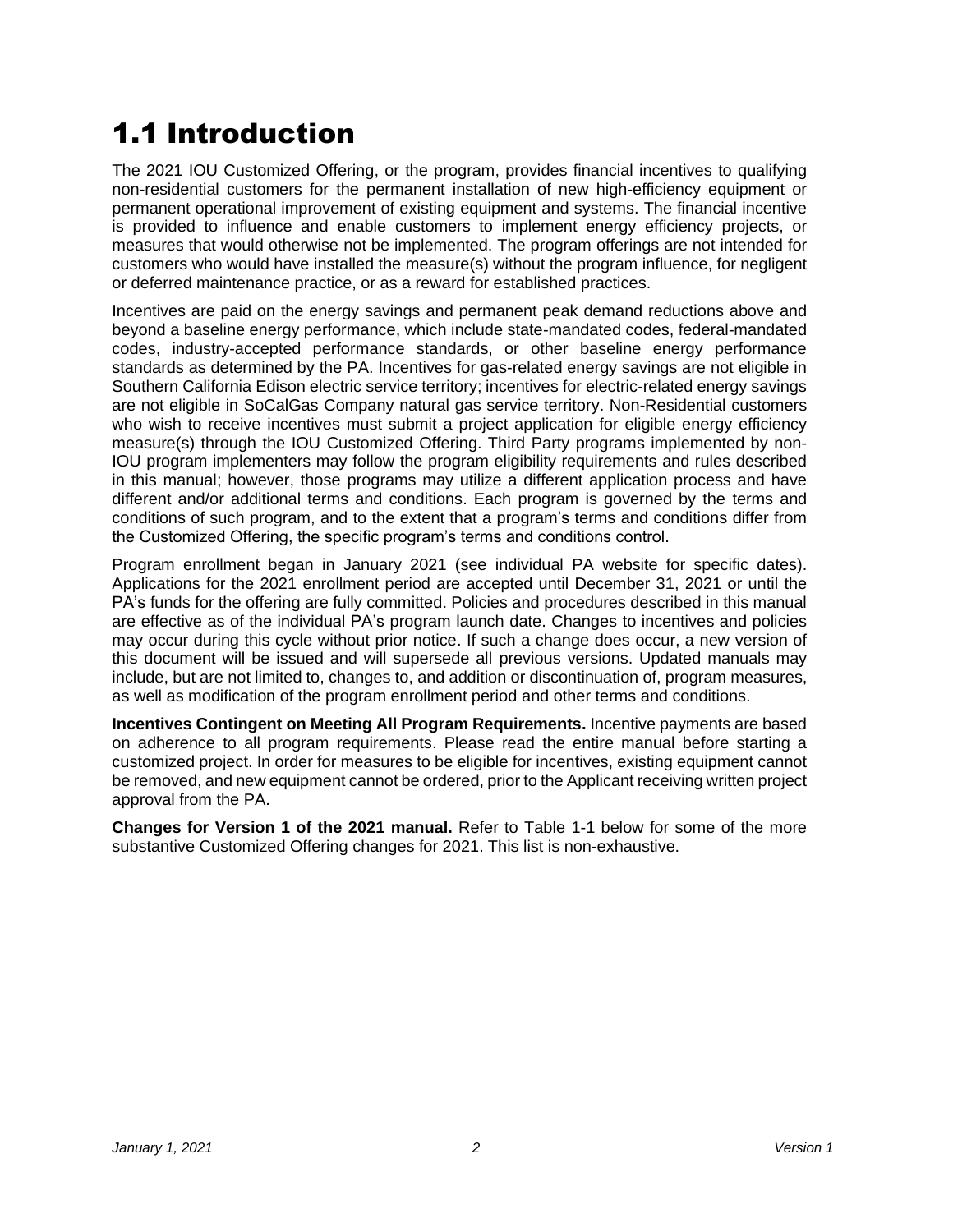#### **Table 1-1. What's New**

- Section 1.3.3 Added language on workforce requirements for lighting and HVAC measures
- Section 1.5.3 Accelerated Replacement added to measure classification.
- Section 1.5.6 DEER peak hours revised
- Removed table that included eligible and ineligible measures
- Added Section 1.17 Normalized Metered Energy Consumption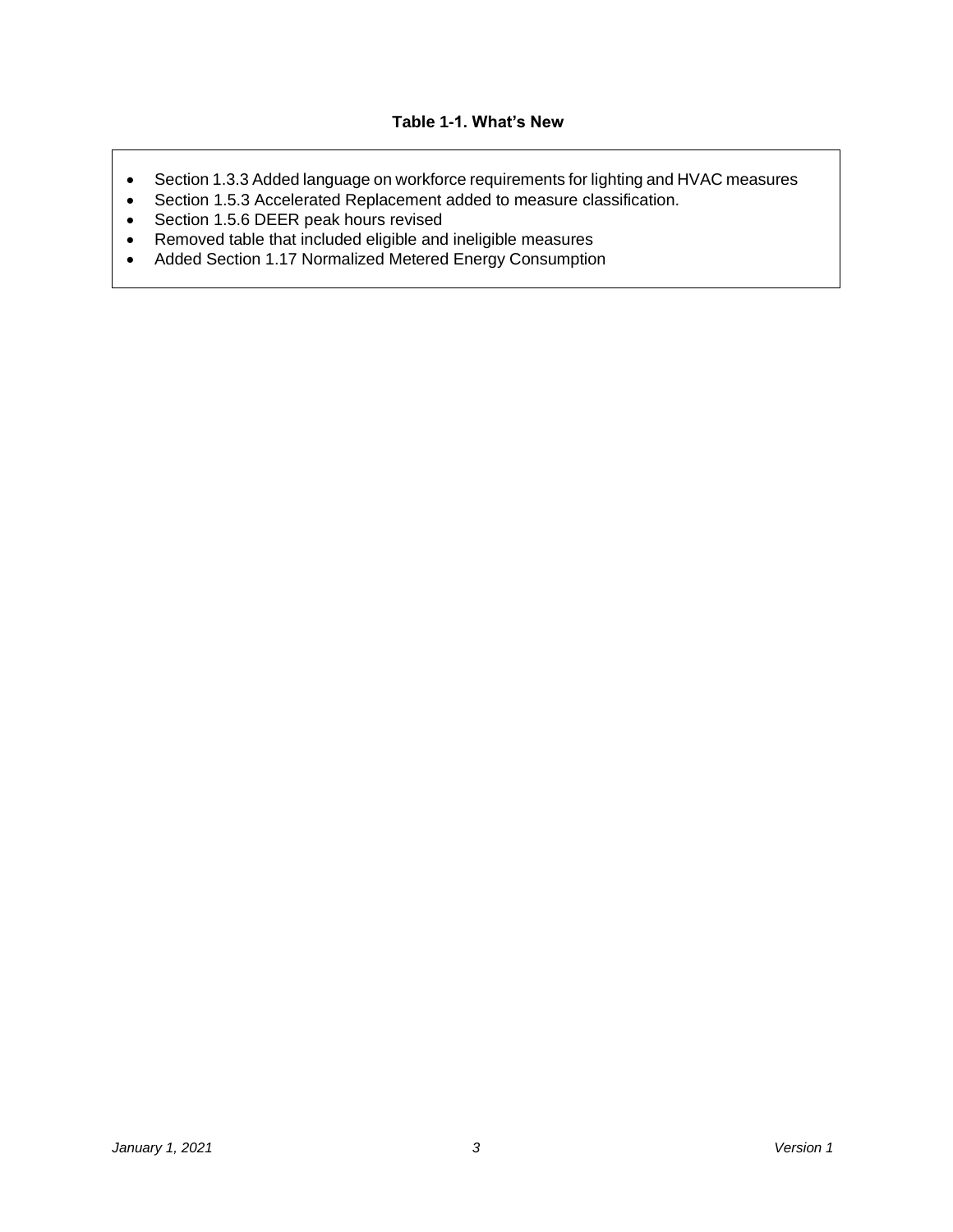# <span id="page-4-0"></span>1.2 How the IOU Customized Offering Works

### 1.2.1 The Main Players

The IOU Customized Offering involves the following key parties:

- **Customer** an eligible non-residential ratepayer who is applying for incentives through the IOU Customized Offering.
- **Project Sponsor (Applicant)**  a person or entity that is authorized to enter into a Project Agreement with a Program Administrator. The Project Sponsor is responsible for ensuring all the required paperwork is submitted correctly and the project has been completed. For PG&E, SCE, and SDG&E, customers can serve as their own Project Sponsor, i.e. "selfsponsor," or they may elect to have a third party enter into the agreement on their behalf.
	- For SCE and SDG&E, a third party who enters into the agreement on the customer's behalf is known as a Trade Professional (formerly Customers' Authorized Agent). All Trade Professionals are required to complete a Trade Professional participation agreement and a series of trainings prior to being an eligible Trade Professional that may submit an incentive application on behalf of a customer.
	- For SCG, the customer is required to be the Project Sponsor.
- **Program Administrator (PA)**  PG&E, SDG&E, SCE, or SCG Whichever provides natural gas and/or electric services to the Customer Project Site.
- **(Optional) Qualified Provider** an entity that, at the PA's discretion, is authorized by the PA to deliver services such as Customized and/or BRO (behavioral, retrocommissioning and operational) investigations and calculations. If authorized by a PA, the PA and Qualified Provider may establish additional eligibility criteria. See Section 1.4: Project Eligibility for details.

### 1.2.2 The Basic Process

Each activity described below must be completed before the following activity may begin:

- **Communication.** An Applicant contacts an IOU account manager or a third-party program implementer to discuss measures or potential project based on previously documented influence by the PA (or implementer/Trade Professional). Projects that are not influenced by the program incentives are not eligible for the program.
- **Early Screening Document (SCE only).** The applicant submits an early screening document (ESD) prior to Application Submission. The ESD process was developed to screen for measure level eligibility and influence on a project by project basis. The goal of the ESD is to improve the customer experience and to continue to reduce the time it takes to review and approve projects at Application Review. For more information, go to: [https://sceonlineapp.com](https://sceonlineapp.com/) or [https://www.sce.com/business/savings-incentives/energy](https://www.sce.com/business/savings-incentives/energy-efficiency-customized-solutions)[efficiency-customized-solutions.](https://www.sce.com/business/savings-incentives/energy-efficiency-customized-solutions)
- **Application Submission.** The Applicant submits an application package to the PA. The application package includes a project feasibility study (PFS) and provides details such as project influence (on a measure level), energy use and installation costs for baseline and proposed equipment, a proposed Measurement and Verification (M&V) plan to verify savings, and other supporting documentation as deemed necessary by the PA.
- **Application Review.** The PA assigns a Reviewer to evaluate the application and conduct a pre-installation site inspection. The Reviewer evaluates the submitted energy savings,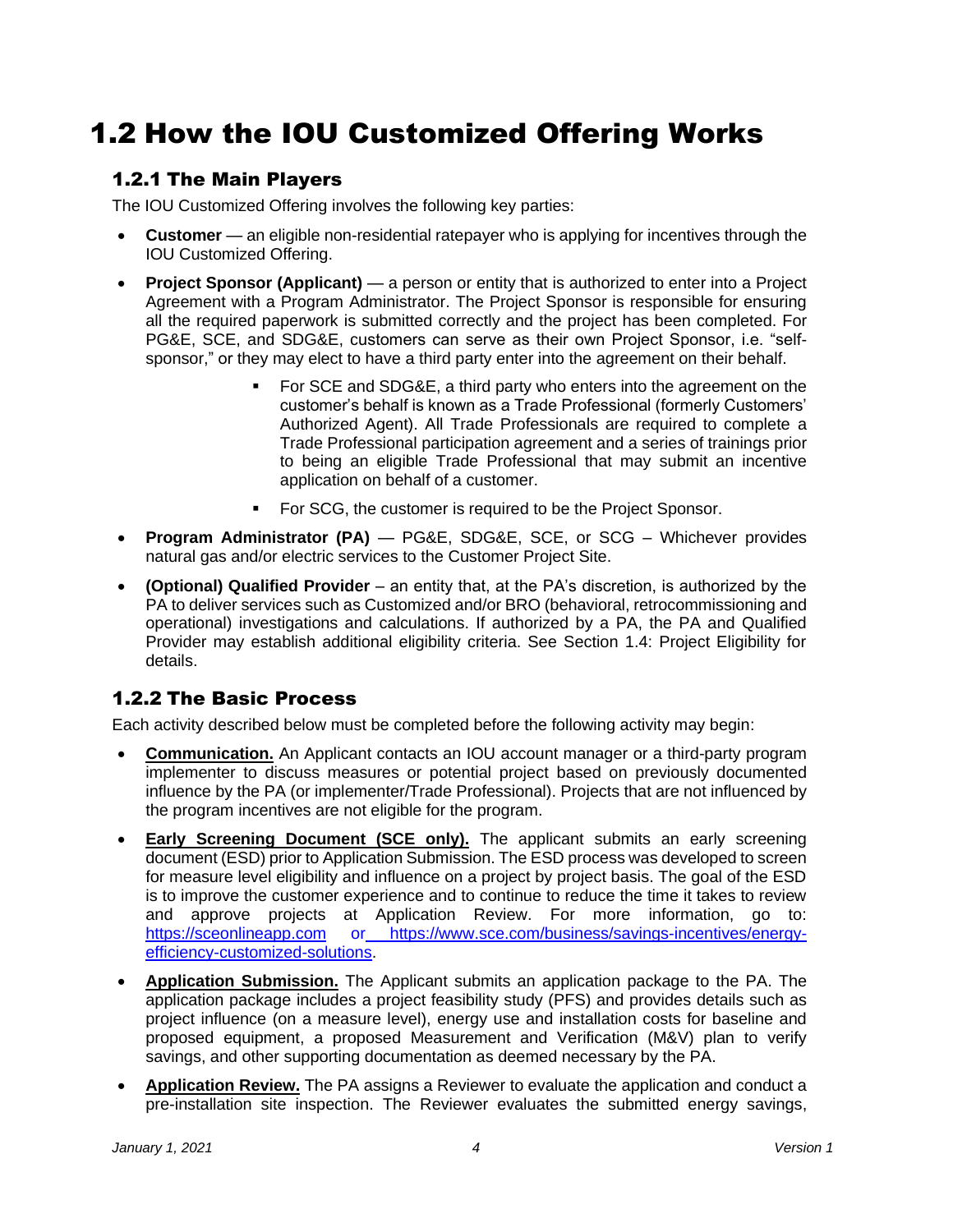incentive calculations, and M&V plan, and makes revisions, if necessary. On the first and third Monday of every month, new project applications are submitted to the Energy Division staff of the California Public Utilities Commission (E.D. or CPUC). The E.D. randomly selects projects to review. If a project is selected for review, the project review timeline, project energy savings, and/or incentive may be impacted. Projects that are selected for review by the E.D. may experience additional delays before a decision is made to approve, modify, or reject the application**.**

In order to be eligible for incentives, equipment may not be ordered, purchased, or installed before the PA has provided a written notice to proceed. Approval to preorder long-lead-time equipment may be granted, in writing, by the PA before the Application Review and Application Approval is complete by exception at the PA's sole discretion. A request for a notice to proceed purchasing long-lead-time equipment prior to Application Approval should be accompanied by legitimate business case documentation, and E.D. pre-approval of such request may be required. Contact each individual PA for more information.

• **Application Approval**. Once the Application Review has been completed and approved, in writing, by the PA, the PA and the Applicant will then enter into a Project Agreement that sets forth the estimated energy savings and incentive payment. Funding for the project is not reserved until a Project Agreement/Customer Incentive Reservation has been approved, in writing, by the PA.

SCE, SDG&E, and PG&E's Calculated program (Customized and BRO/Retrocommissioning) reserves funds for 12 months from the Application Approval date (Public Sector and Local Government Partnerships may have different reservation timelines). If a project requires more than 12 months to complete installation and submit the Installation Report (IR), please work with an account representative to request a project extension. Extensions are not guaranteed and will be reviewed and approved on a project-by-project basis, at SCE, SDG&E, and PG&E's sole discretion, and must be requested at least 30 days before the project due date expires. All project financing should be completed prior to or by application submission. SCE will not approve an incentive application as a placeholder for another application that is expiring or if a program is at risk of funds being exhausted. All extension requests should be accompanied by a written business justification. SCE and PG&E reserve the right to cease making incentive payment(s), require the return of the total or prorated incentive payment(s) and/or terminate the Project Agreement if the project is not completely installed and fully operational by the end of the reservation period, unless an extension is granted, in writing, by the IOU.

More information on SCE's BRO (formerly Retrocommissioning) program is available at:

[https://sceonlineapp.com](https://sceonlineapp.com/) or [https://www.sce.com/business/savings-incentives/energy](https://www.sce.com/business/savings-incentives/energy-efficiency-customized-solutions)[efficiency-customized-solutions.](https://www.sce.com/business/savings-incentives/energy-efficiency-customized-solutions)

More information on PG&E's BRO/Retrocommissioning program is available at www.pge.com/rcx.

• **Project Installation.** After the Applicant has received written Application Approval, the Applicant may initiate installation, which includes ordering equipment, purchasing equipment, demolition, installation, and commissioning. After all project measures have been installed and commissioned and are considered fully operational, the Applicant must notify the PA as follows: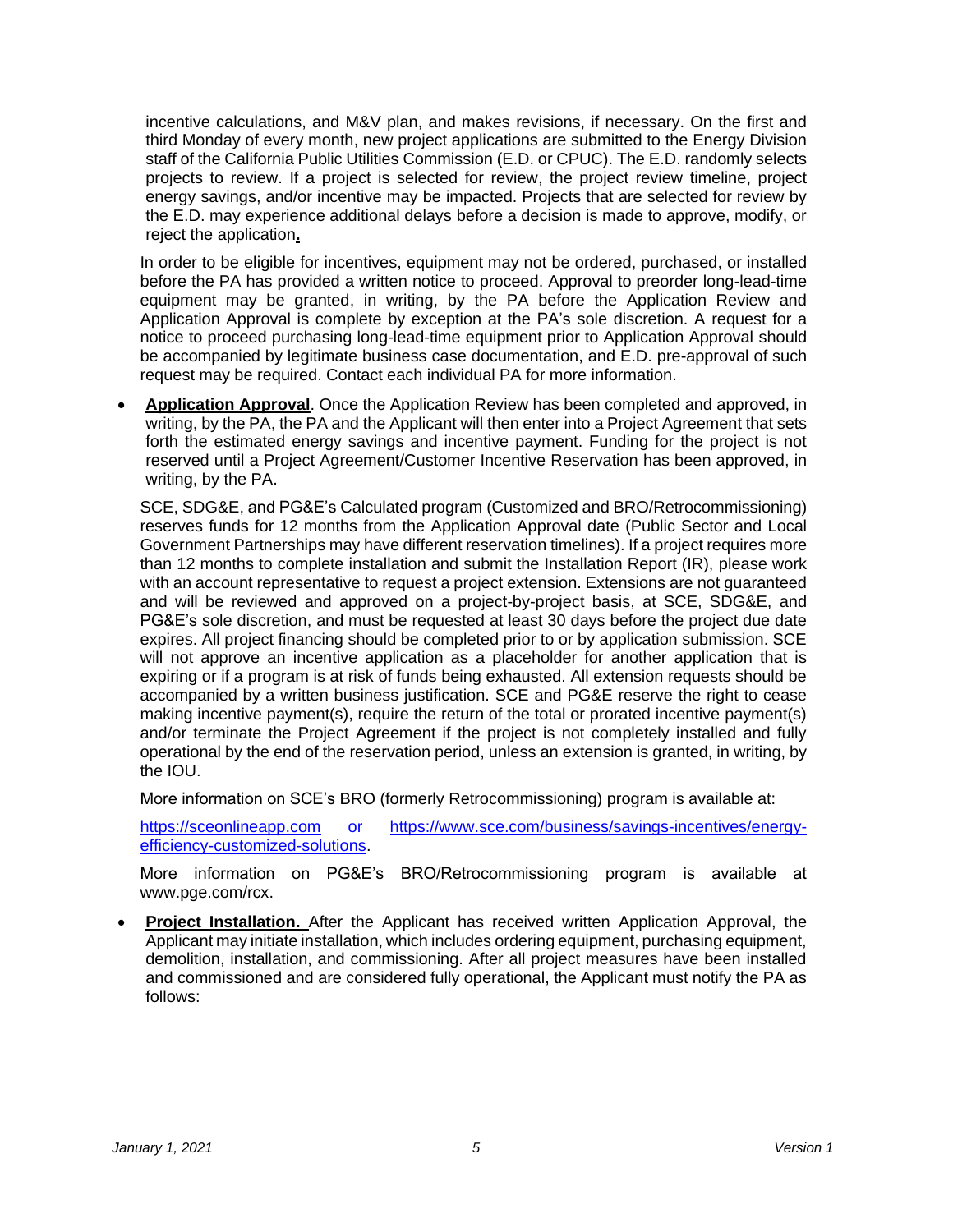- For SCE: The Applicant submits a signed Installation Report1, invoices and required supporting documentation. Permit information and contractor certification is also required where applicable. Please work with your assigned account representative, implementer, and/or review the What's New section of the [SCE Online Application Tool](https://www.sceonlineapp.com/) for more information.
- For SDG&E: The Applicant submits a signed Installation Report, invoices and required supporting documentation. Permit information and contractor certification is also required where applicable. SDG&E participants can locate the invoice template and Installation report at:

[www.sdge.com/businesses/savings-center/rebates-incetnives/incentives](http://www.sdge.com/businesses/savings-center/rebates-incetnives/incentives)

- For PG&E: The Applicant notifies the PA in writing and submits invoices and required permit/license certification form(s).
- For SCG: The Applicant notifies the Account Executive.
- **Installation Review.** Upon receipt of the Installation Report (SCE and SDG&E), or Installation notification (PG&E and SCG), the PA will evaluate the submitted package, and if necessary, conduct a post-installation inspection to verify project installation and ensure the scope of work was not altered from the approved project application. **Changes to the project scope of work will not be eligible for incentives without receiving written consent from the PA prior to the completion of work.**
- **Incentive Payment.** Upon the PA's approval of the Installation Review/Report and postinspection has been completed, the indicated Payee receives the incentive payment.

 $1$  An Installation Report is a utility specific document that must be completed in full and submitted with all required documentation after a custom project has been completed, and the post-inspection is being requested.

The Installation Report is sent by the utility as part of a packet that reserves the project incentive after approving the energy efficiency upgrade for ordering, purchase, installation, and commissioning.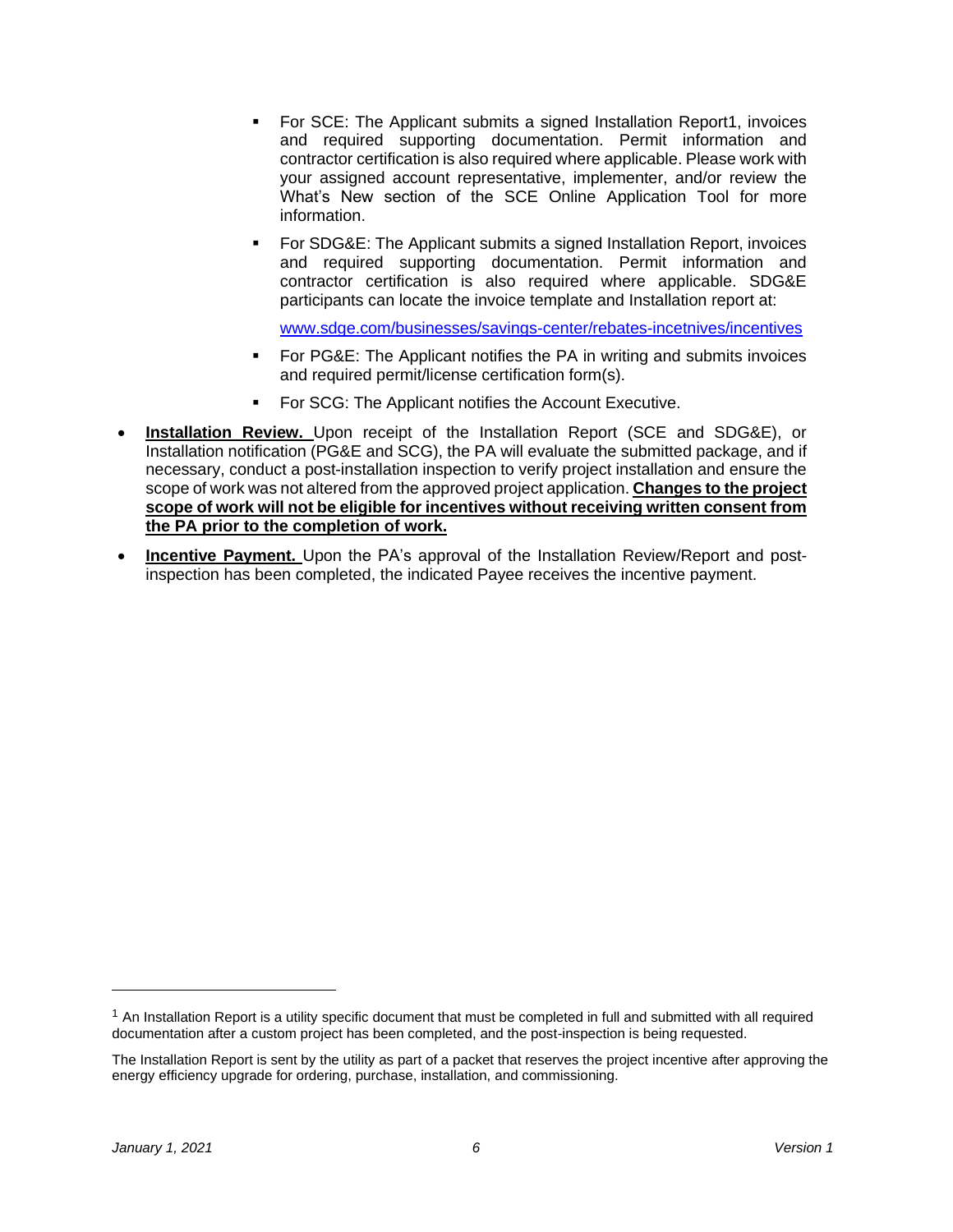# <span id="page-7-0"></span>1.3 Eligibility for Participation

# 1.3.1 Customer Eligibility

The IOU Customized Offering is open to all qualifying non-residential customers who (1) receive natural gas and/or electric services from PG&E, SCE, SCG, or SDG&E, and (2) pay the Public Purpose Program (PPP) surcharge on the gas or electric meter on which the energy efficient equipment is proposed.

Customers receiving electric and gas service from two different PAs are generally eligible provided they meet the above two criteria. Such customers should inform the PAs early in the application process to avoid delays.

# 1.3.2 Project Sponsor and Authorized Agent Eligibility

Customers may self-sponsor their own projects, or projects can be sponsored by outside parties such as energy efficiency service providers, including energy service companies (ESCOs), Trade Professionals such as lighting installers or HVAC contractors, consulting engineers, energy management companies, or other entities. **The PAs do not qualify Project Sponsors, Authorized Agents or Trade Professionals; the Customer bears full responsibility for selecting a Project Sponsor or Authorized Agent if one is desired. For SCG only: The customer always acts as the Project Sponsor.**

### 1.3.3 Workforce Requirements

The CPUC issued Decision 18-10-008 (October 11, 2018), which addressed workforce requirement standards that must be applied by all IOU PAs. The workforce standards are required to be in place for "non-third party or other new or pre-existing programs" by July 1, 2019. The workforce standards apply to all non-residential projects involving heating, ventilation and air conditioning (HVAC) systems, and lighting controls.

Installation technicians used to install, modify, or provide maintenance on any HVAC project are required to meet **one or more** of the following (four) workforce requirements **prior to initiation** of work.

- 1. Complete a California or Federally accredited HVAC apprenticeship.
- 2. Be enrolled in a California or Federally accredited HVAC apprenticeship.
- 3. Have completed at least five years of work experience at the journey level as defined by the California Department of Industrial Relations and passed a practical and written HVAC system installation competency test, and received credentialed training specific to the installation of the technology being installed.
- 4. Have a C-20 HVAC Contractors License from the California State Contractor's Licensing Board.

Installation technicians used to install, modify, or provide maintenance on any lighting controls project must meet the following requirement **prior to initiation** of work.

> ▪ Received certification through successful completion of the California Advanced Lighting Controls Training Program (CALCTP).

Please note, the aforementioned HVAC and Lighting Controls workforce standards apply to each individual that performs the work, not to the contracting firm itself.

> **EXE ONCE ONLY:** During the application process, Customers will have to certify that the requirements have been met for the applicable measures (projects).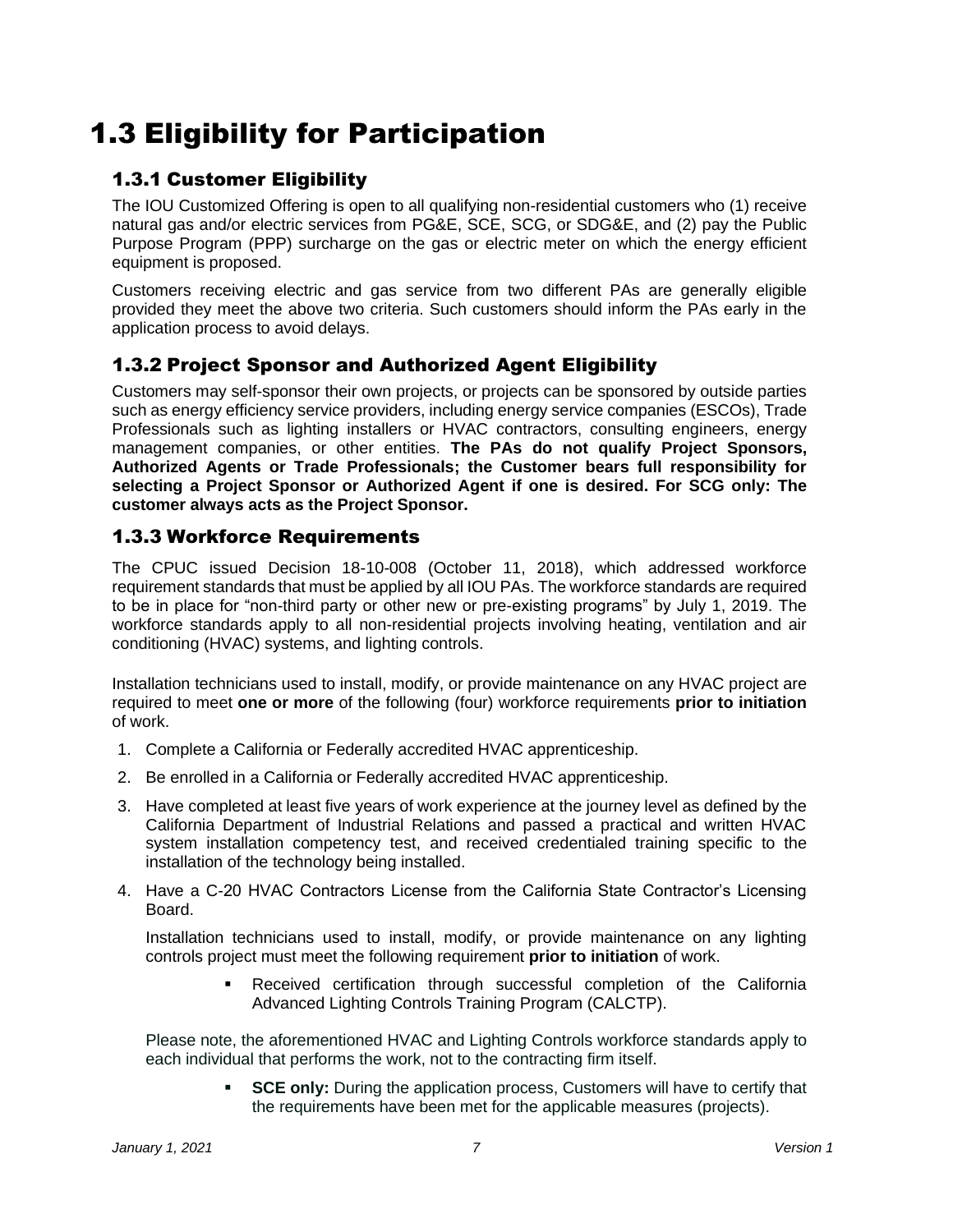For more information, please contact your assigned Program Administrator.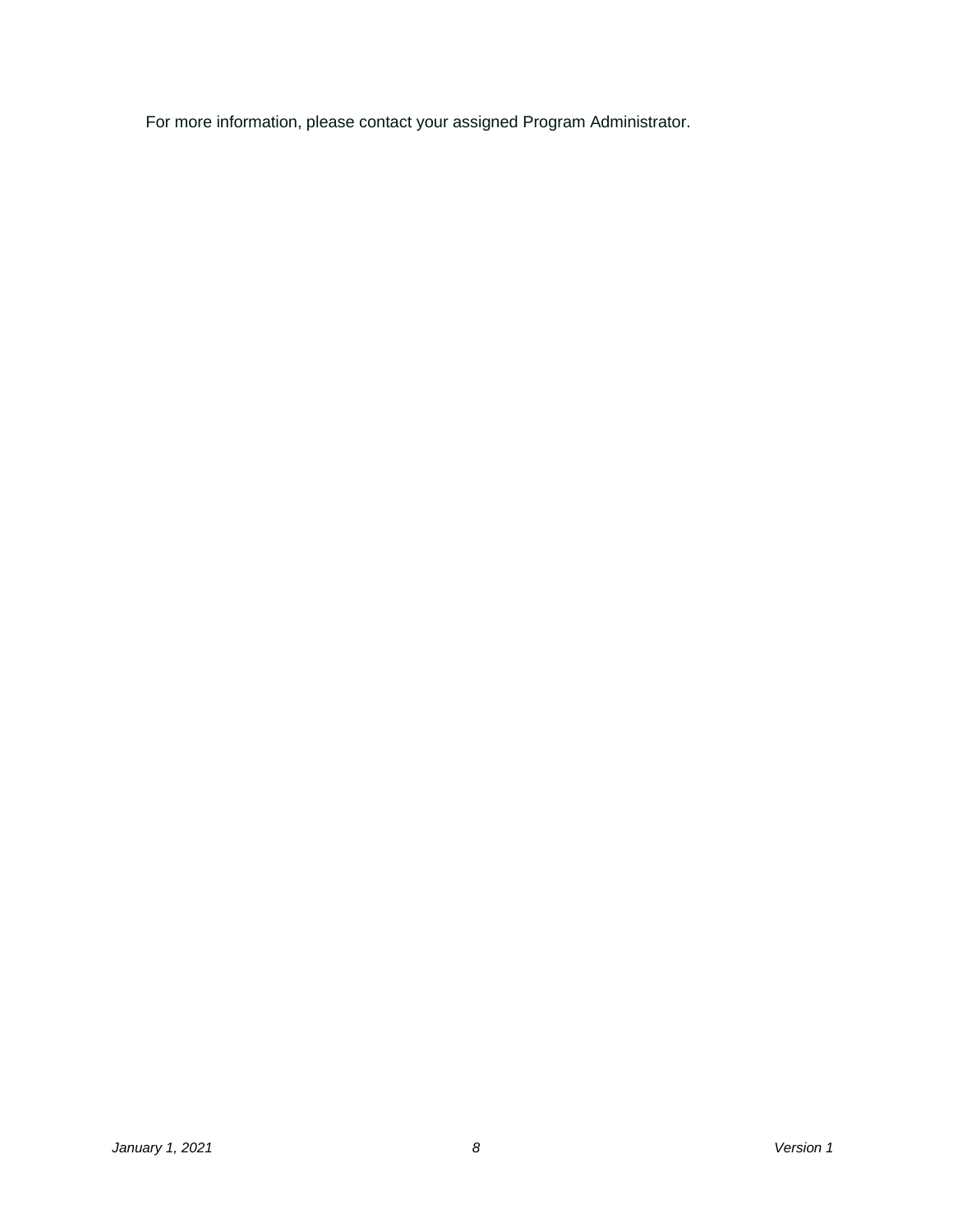# <span id="page-9-0"></span>1.4 Project Eligibility

In order for the project to be eligible for the IOU Customized Offering it must meet the following criteria:

- 1. Any existing equipment required to establish the project baseline must be available for inspection.
- 2. New equipment/systems cannot be ordered, purchased or installed before written authorization has been issued by the PA. Measure implementation cannot begin until the PA has approved the project.<sup>2</sup>
- 3. When any energy supplier other than a PA is involved (includes solar and self-generation), incentives are paid based only on the energy savings that are reflected on the electric grid or natural gas system. Non-IOU supply, such as cogeneration or deliverables from another commodity supplier, may not qualify as usage from the PA (with the exception of Direct Access customers, customers paying departing load fees for which the utility collects PPP surcharges, or certain federal facilities). Please contact your PA for further details. Additional information may be requested from the customer.
- 4. Projects in SCE and PG&E territories must achieve a minimum level of energy and/or peak savings. $3$  This threshold is determined based on the total project incentive as follows:
	- $\blacksquare$  PG&E Project incentive must be greater than or equal to \$5,000<sup>\*</sup>.
	- SCE Customized project incentives must be greater than or equal to \$2,200.

*\*Under special circumstances, the PA, at its sole discretion, may waive certain project eligibility conditions, but any such waiver must be in writing.*

<sup>&</sup>lt;sup>2</sup> The format of an official project approval varies between PAs. In some cases a signed agreement or contract is required; in some cases a written authorization to proceed is sufficient. Please contact the PA for details.

<sup>3</sup> SDG&E and SCG projects are not subject to this requirement.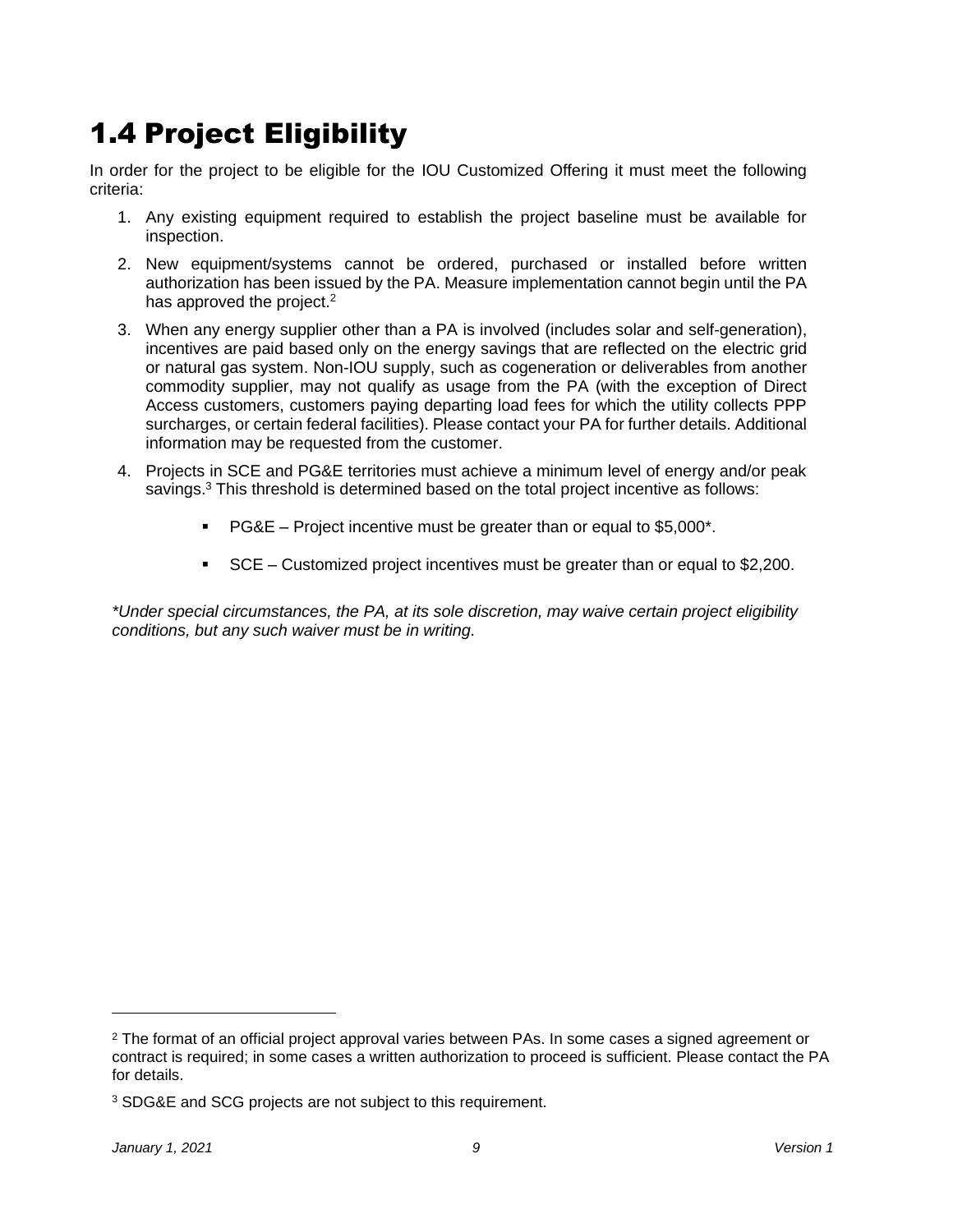# <span id="page-10-0"></span>1.5 Qualifying Energy Efficiency Measures

The IOU Customized Offering accepts a wide variety of energy-saving projects. All measures must meet the following criteria:

- **1. Must Exceed Baseline Energy Performance.** Incentives are paid on the energy savings and demand reduction above and beyond baseline energy performance, which include statemandated codes, federal-mandated codes, industry-accepted performance standards, existing baselines, or other baseline energy performance standards as determined by the PA. Baseline is determined by the Measure Type, as shown in Table 1-2 below.
- **2. Must Operate at Least Five Years.** Measures that will not provide the PA with 100% of the related energy benefits for at least five (5) years from receipt of incentive are generally ineligible. PAs may allow selected measures with less than five years of operation at their sole discretion.
- **3. Must Be Permanently Installed.** Measures that are not permanently installed or can be easily removed, as determined by the PA, are generally ineligible for incentives.
- **4. Cannot Overlap with Other Incentive Programs.** Customer may not apply to more than one California energy efficiency incentive or rebate program for the same measure or receive incentives from more than one such program for any measure. Gas and Electric components of a measure should be considered separately. Other California end-user energy efficiency programs include, but are not limited to: any program offered by or through PG&E, SCE, SCG, SDG&E; the California Energy Commission (CEC); and CPUC, including PPP funded local programs, third-party programs, or local government partnerships. This includes both upstream and midstream programs, which provide incentives to manufacturers and distributors. Contact the PA for additional details.
- **5. Existing Equipment Must Be Decommissioned and Removed.** Existing equipment must be decommissioned and removed from site prior to Installation Review approval. Decommissioned equipment cannot be reused, resold, or retained for backup purposes without PA pre-approval. In those cases, additional documentation or verification may be required.
- **6. No Equivalent Deemed Offering Exists.** Customized incentives are only available when the measure is not offered through a Deemed (including Express, downstream, upstream, and midstream) or Express rebate program. Measures that have an equivalent Deemed incentive, but where the Customer cannot meet all Deemed measure eligibility requirements, are not eligible for Customized incentives.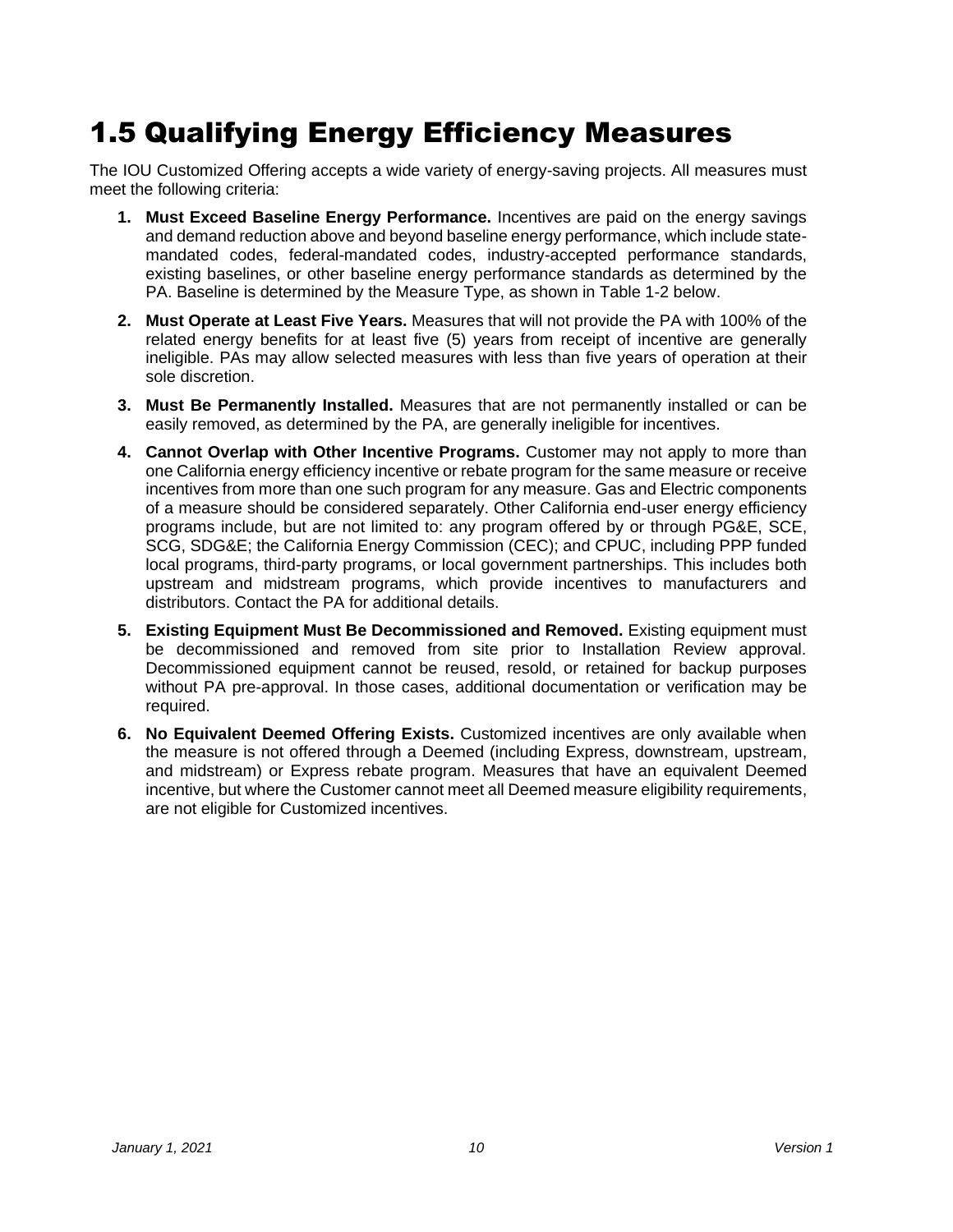# 1.5.1 Examples of Eligible Measures

If a measure is not specifically excluded by the eligibility conditions and the Applicant can provide documentation supporting energy savings beyond baseline energy performance standards, it may be eligible for IOU Customized Offering incentives (subject to the PA's approval). Table 1-2 provides the incentive rates currently being offered by the IOU's. For a list of qualifying efficiency measures, please contact your IOU. Please note that the category of a given measure determines the incentive rate that will be paid (see Section 1.10 of this manual).

Measures are classified as to-code, above-code, and BRO/retrocommissioning. Individual PAs may classify technologies differently.

| <b>MEASURE</b>                         | <b>INCENTIVE</b>                       |
|----------------------------------------|----------------------------------------|
|                                        | \$.06 / kWh<br>(SDG&E,                 |
|                                        | PG&E, SCE)                             |
| TO CODE/standard                       | \$75/kW<br>(SDG&E,<br><b>PG&amp;E)</b> |
| practice                               | \$150/kW (SCE)                         |
|                                        | \$0.50/ therm<br>(SDG&E/PG&E)          |
|                                        | \$0.75/therm<br>(SCG)                  |
|                                        | \$.12 / kWh<br>(SDG&E,<br>PG&E, SCE)   |
| <b>ABOVE CODE/standard</b><br>practice | \$150/kW<br>(SDG&E,<br>PG&E, SCE)      |
|                                        | \$1.25/therm<br>(SDG&E/PG&E)           |
|                                        | \$1.50/therm<br>(SCG)                  |
|                                        | \$.06 / kWh<br>(SDG&E,<br>PG&E, SCE)   |
| BRO/Retrocommissioning                 | \$75/kW<br>(SDG&E/PG&E)                |
|                                        | \$150/kW (SCE)                         |
|                                        | \$0.50/therm<br>(SDG&E/PG&E)           |
|                                        | \$0.75/therm<br>(SCG)                  |

**Table 1-2. 2021 Incentives by Measure Type**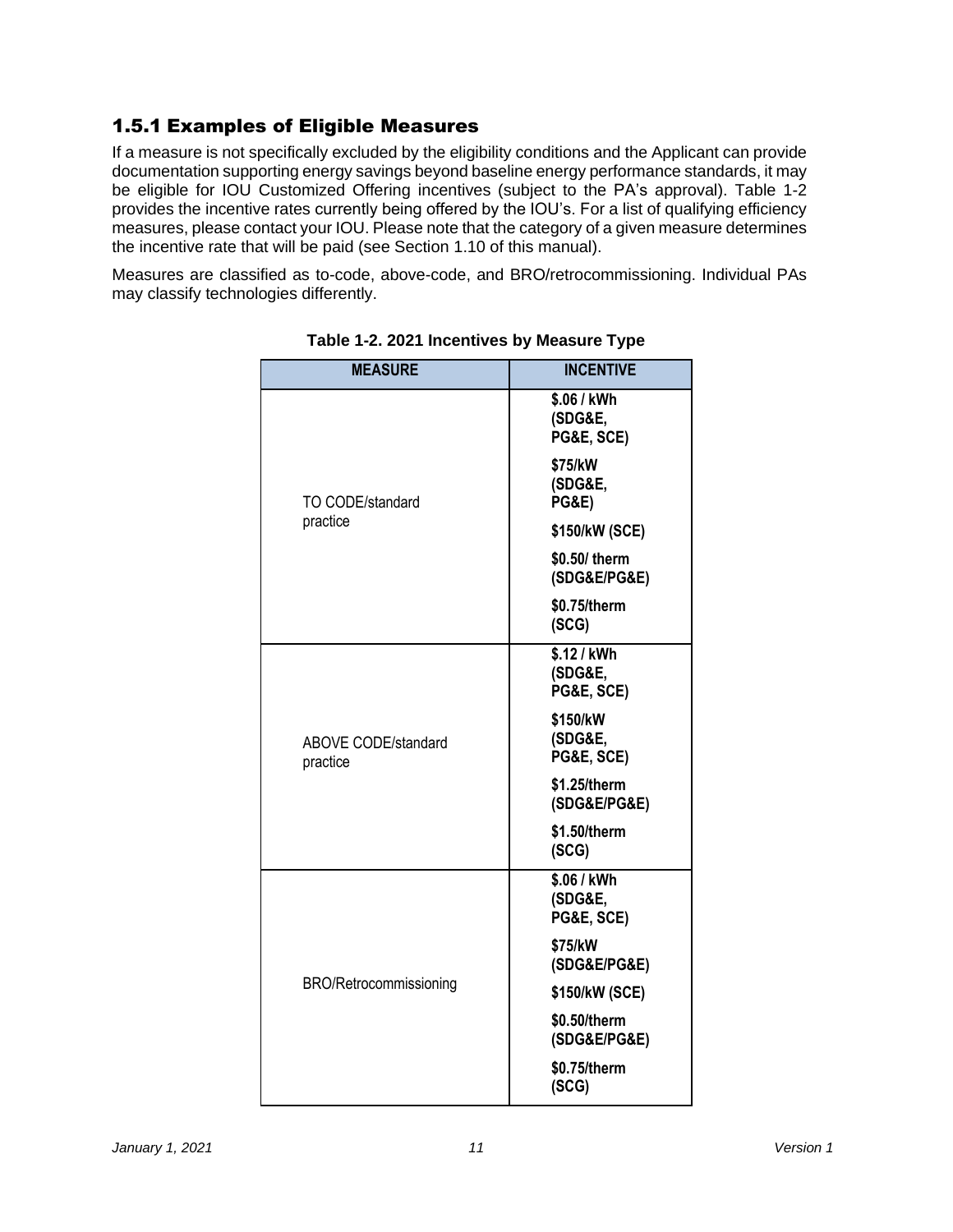# 1.5.2 Measure Classification

All customized measures require the selection of one of the following six measure classifications: Normal Replacement (NR), New Construction/New Capacity (NEW), Add-on Equipment (AOE), Behavioral, Retrocommissioning, and Operational (BRO), Weatherization (WEA), and Accelerated Replacement (AR). These categories will determine the baseline parameters set by Codes and Standards requirements, industry standard practice, CPUC policy (Resolution E-4818), or other considerations.

#### *Normal Replacement (NR)*

The Normal Replacement type includes measure installations where the existing equipment has failed or no longer meets current or anticipated needs or is being replaced due to normal remodeling or upgrading or replacement activities that are expected and undertaken in the normal course of business. Measure installations where the existing equipment is still functional but does not qualify for Early Replacement fall into this category. This category now includes measures that previously fit into the now-retired Replace on Burnout (ROB) category.

A code or industry standard practice (ISP) baseline energy savings calculation, incremental measure cost, and a measure effective useful life (EUL) with justification is required for this installation type. The baseline should reflect typical actions and standard operating scenarios that would be in-place absent the program, taking into account any and all codes, standards, or regulations that apply to the installation.

#### *New Construction/New Capacity (NEW)*

New Construction measures include eligible projects where equipment is installed in a new area or one that has been subject to a major renovation, or to expand capacity of existing systems, or to serve a new load. The baseline for such measures is the energy use associated with the Code or ISP equipment operation.

Projects that involve a gut rehab, expansion, complete remodel, demolition or renovation where architectural design assistance is involved and which can be modelled using approved Title 24 compliance typically fall under the Savings by Design program. Only those New Construction/NEW projects that do not qualify for the Savings by Design program may be reviewed by the IOU Customized Offering.

### *Add-on Equipment (AOE)*

An Add-on Equipment (AOE) measure installs new equipment onto an existing host improving the nominal efficiency of the host system. The existing host system must be operational without the AOE, continue to operate as the primary service equipment for the existing load, and be able to fully meet the existing load at all times without the add-on component. The AOE must not be capable of operating on its own. The actual energy reduction occurs at the host equipment, not at the add-on component, although any add-on component energy usage must be subtracted from the host savings. Typical examples include the addition of a variable speed drive to an existing motor driven process.

The AOE category replaces the category previously known as Retrofit Add-on (REA). Typical examples include the addition of a variable speed drive to an existing motor driven process.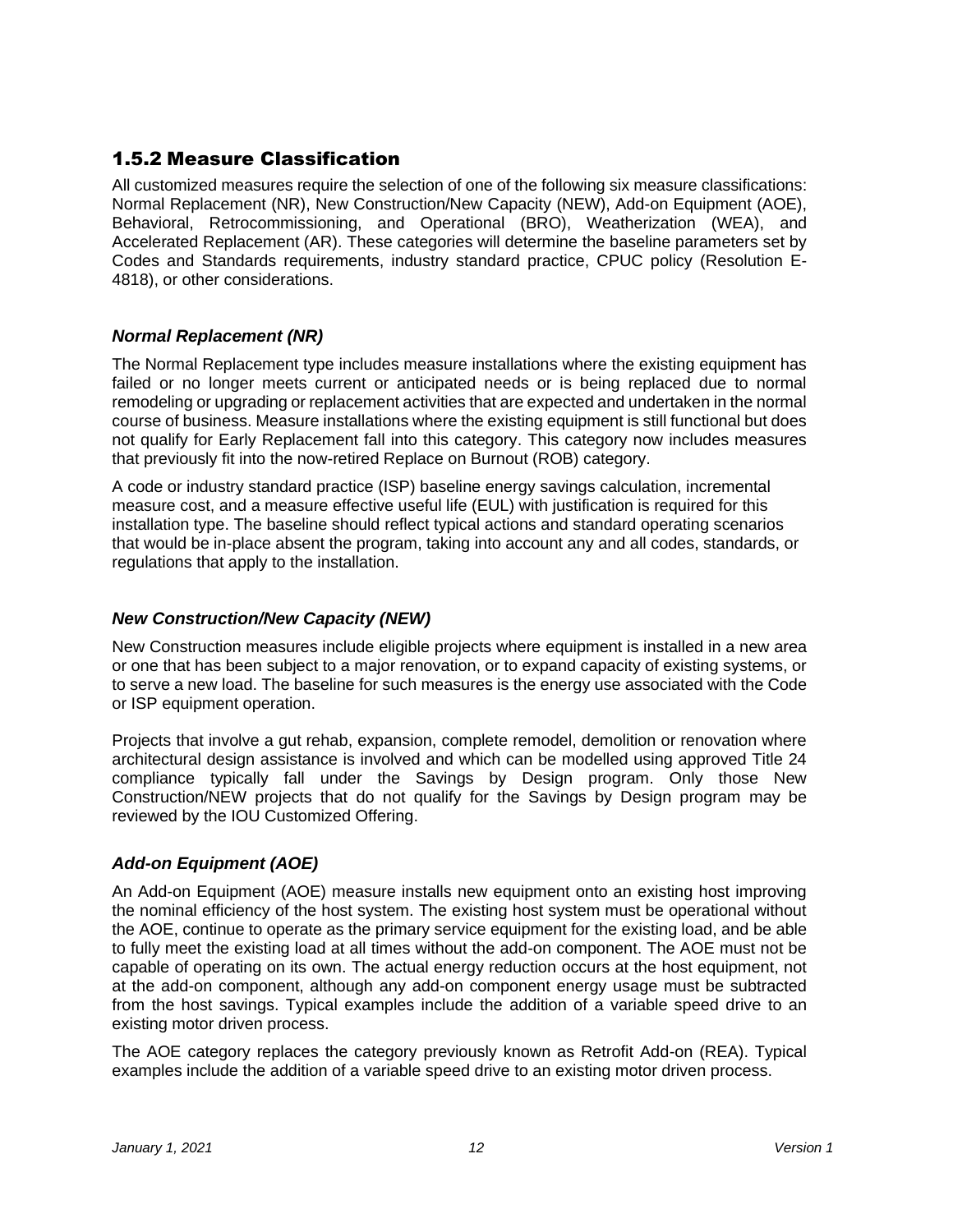The AOE category uses the existing conditions as the baseline and the full measure cost; the EUL must be limited to the RUL of the host equipment.

#### *Behavioral, Retrocommissioning, and Operational (BRO)<sup>4</sup>*

The Behavioral, Retrocommissioning, and Operational (BRO) category includes all activities and installations that restore equipment performance to its nominal efficiency (i.e., rated, intended, or original efficiency) but do not enhance the nominal efficiency. The BRO category may include measures that either restore or improve energy efficiency, and that can be reasonably expected to produce multi-year savings.

Savings from performing deferred maintenance, performance restoration, and operational characteristics are considered within this category only. In cases where these savings are a component of the savings captured through equipment replacement, separate claims must be made for the equipment replacement savings, and savings that arise from updating maintenance and operational factors.

The BRO category will allow existing conditions to be used as the baseline and the full measure cost for cost reporting. Contact your PA to review applicable measure terms and conditions before submitting and incentives application.

#### *Weatherization (WEA)<sup>5</sup>*

The Weatherization (WEA) category includes improvements to non-mechanical building structures, improving the nominal efficiency of pre-existing equipment that is otherwise expected to perform essential building functions throughout the course of a building's life cycle, without regular replacement. Such measures improve the efficiency of equipment that does not burn out or when it does burn out the building can function without it; thus, the equipment is typically not replaced unless there is a major building renovation.

The WEA category uses the existing conditions as the baseline and the full measure cost for cost reporting.

#### *Accelerated Replacement (AR)*

The Accelerated Replacement category which includes replacements of existing equipment with nominally higher efficiency equipment and where there is more evidence than not that a) the existing equipment would have remained in operation for at least the remaining life of the existing equipment, performing its current service requirement and b) the energy efficiency program activity induced or accelerated the equipment replacement. The existing equipment must have at least one year of remaining useful life (RUL) to qualify as Accelerated Replacement. In Accelerated Replacement measures, the existing equipment is fully operational and meets new and existing load service requirements and could continue to do so for the RUL of the existing equipment.

Accelerated Replacement measures use the existing equipment annual energy use as the baseline for calculating the savings and customer incentive payment. Accelerated Replacement measures also require the collection of code or industry standard practice annual energy for the

<sup>4</sup> Please contact your local PA and associated IOU Engineering group to see if this measure is available or accepted within the PA's service territory.

<sup>5</sup> Please contact your local PA and associated IOU Engineering group to see if this measure is available or accepted within the PA's service territory.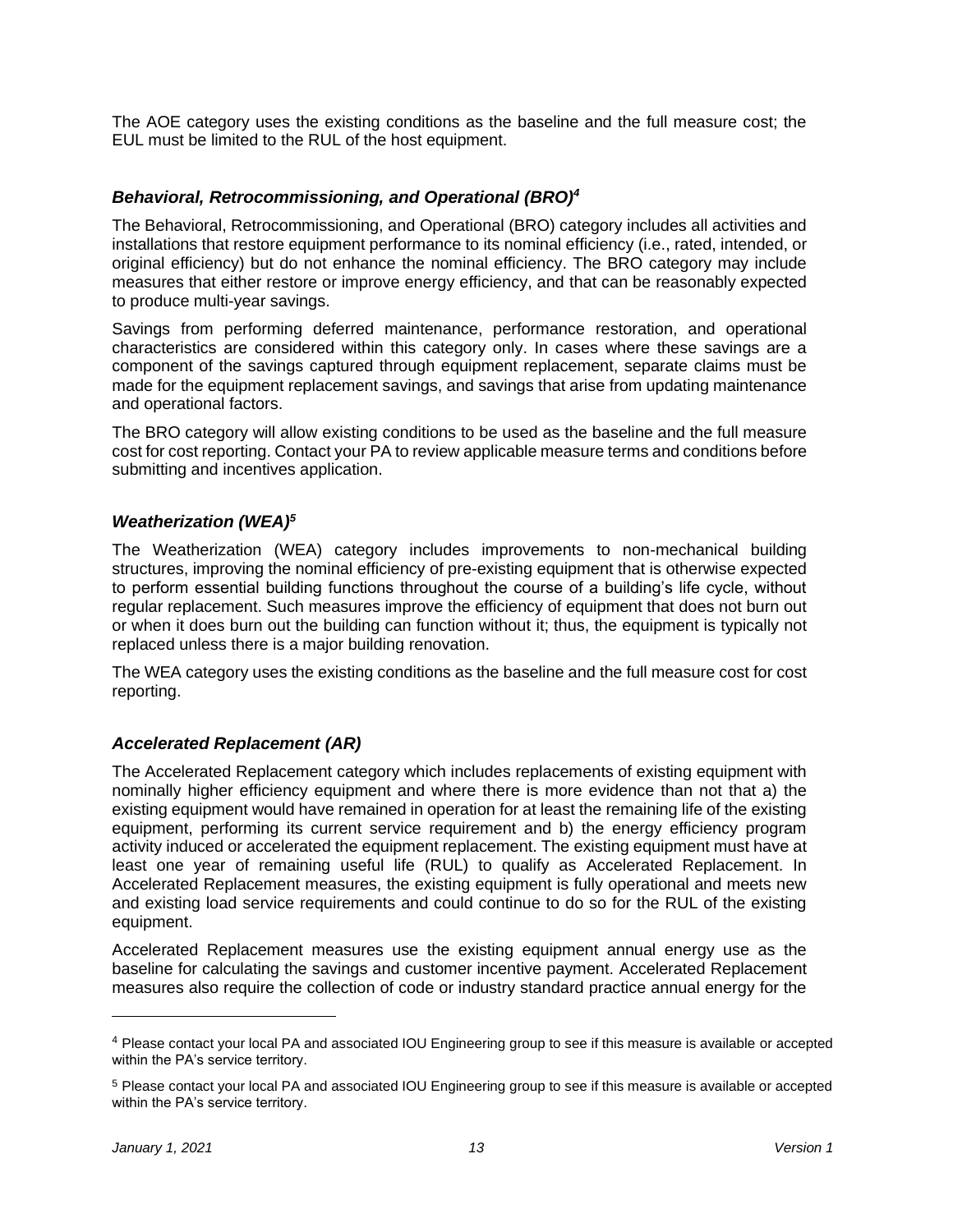purpose of establishing eligibility and internal "dual baseline" analysis. The second baseline is used for savings reporting purposes only and does not currently factor into the customer's incentive payment calculation. While savings are calculated using existing equipment as the baseline, Accelerated Replacement measures are required to provide savings above and beyond code or industry standard practice to be eligible for the program.

Accelerated Replacement measures may be eligible for higher customer incentive payments than Normal Replacement measures by virtue of calculating savings relative to *existing conditions* rather than *code/standard* conditions. However, in order to claim a measure as Early Retirement, a preponderance of evidence is required to demonstrate program influence and that existing equipment would remain in operation otherwise. Please contact the PA for assistance in potentially substantiating an Accelerated Replacement claim.

# 1.5.3 Baseline Selection Guidelines

Use the pre-existing equipment's annual energy use as baseline when:

- The measure qualifies for Accelerated Replacement. Code/Industry Standard Practice equipment energy use must also be established for Accelerated Replacement measures, but does not figure into the customer incentive payment.
- The measure is an add-on that is not required by code and not typically installed as Industry Standard Practice. (Please check Title 24 Additions and Alterations section.)
- The measure is classified as Normal Replacement *and the existing equipment being replaced is more efficient than code or industry standard practice.*

Use Code/Industry Standard Practice equipment annual energy use as baseline when:

- The measure is classified as Normal Replacement *and the existing equipment being replaced is not more efficient than code or industry standard practice.*
- The measure is classified as New Load.
- The baseline conditions or requirements were changed (e.g., productionlevel changes). If the pre-existing equipment is not capable of reliably meeting the new requirement for its remaining life, then the savings baseline must be set at either minimum Code or Industry Standard Practice equipment, even if the pre-existing equipment would have otherwise qualified for Early Retirement.

In some situations, a measure for which savings might be claimed could be determined to be the only acceptable equipment for an application. In such cases, the baseline must be set at the minimum needed to meet the requirements, which may be the same as the equipment planned for installation. In such a case, the measure is ineligible for incentives.

# 1.5.4 Fuel Substitution Measures

Fuel substitution (fuel switching) measures involve retrofit projects where all or a portion of the existing energy use is converted from either "electricity to natural gas" or "natural gas to electricity".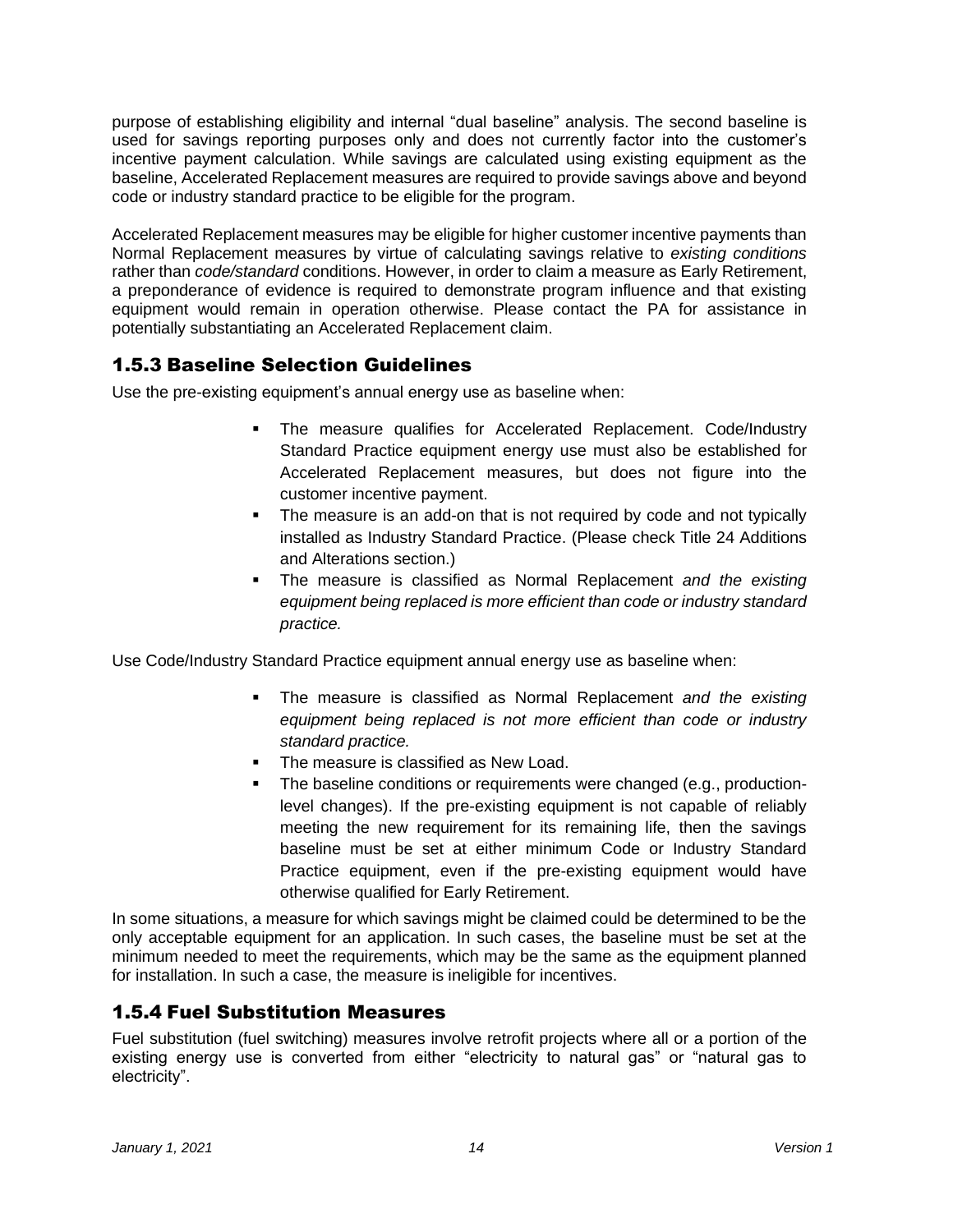Incentives for fuel substitution measures are calculated as the incentive associated with the **replaced** fuel measure (electricity or gas) *less* the incentive resulting from the installation of the **replacement** fuel measure (electricity or gas).

For example: If a project switching from electricity to gas saves 100,000 kWh and 20 kW, but uses 4,000 additional therms, the incentive is (100,000 kWh \* \$0.15/kWh) + (20 kW \* \$100/kW)  $-$  (4,000 therms  $*$  \$1/therm) = \$13,000.

For projects within SCE's service territory, only fuel substitution measures involving retrofit projects where all or a portion of the existing energy use is converted from "natural gas to electricity" are eligible, and incentives are not paid for merely switching from gas to electric equipment, but rather for installing energy efficient electric equipment.

Additionally, fuel-substitution measures must reduce the need for source energy use without degrading environmental quality. Fuel-substitution measures must pass a three-prong test to be eligible. The three prongs evaluated in the test are a source-BTU comparison, a benefit-cost ratio calculation, and an environmental impact analysis. The PA will perform these analyses.

### 1.5.5 DEER Peak Permanent Peak Demand Reduction Calculations

Peak demand reduction will be evaluated using the Database for Energy Efficiency Resources (DEER) peak approach effective January 1, 2020. The DEER peak method is defined as "*the average demand impact as would be "seen" at the electric grid level for a measure averaged across 15 hours from 4 p.m. to 9 p.m. during the three consecutive weekday period containing the highest algebraic sum of: the average temperature over the three-day period, the average temperature from noon to 6 p.m. over the three-day period, and the peak temperature within the three-day period".* 

The DEER Peak periods are further defined by individual climate zones. Because the definition is based on average grid-level impacts it has been determined that all measures must use the predefined "heat wave" periods in Table 1-3 below.

| Climate<br>Zone | <b>Start</b><br>Date  | End<br>Date   |
|-----------------|-----------------------|---------------|
| 1               | $16-$<br>Sep          | $18 -$<br>Sep |
| $\overline{2}$  | 8-<br>Jul             | $10-$<br>Jul  |
| 3               | 8-<br>Jul             | $10-$<br>Jul  |
| 4               | $1 -$<br>Sep          | $3-$<br>Sep   |
| 5               | 8-<br>Sep             | $10-$<br>Sep  |
| 6               | $\overline{1}$<br>Sep | $3-$<br>Sep   |
| 7               | $1 -$<br>Sep          | $3-$<br>Sep   |

**Table 1-3. DEER Peak Periods by Climate Zone**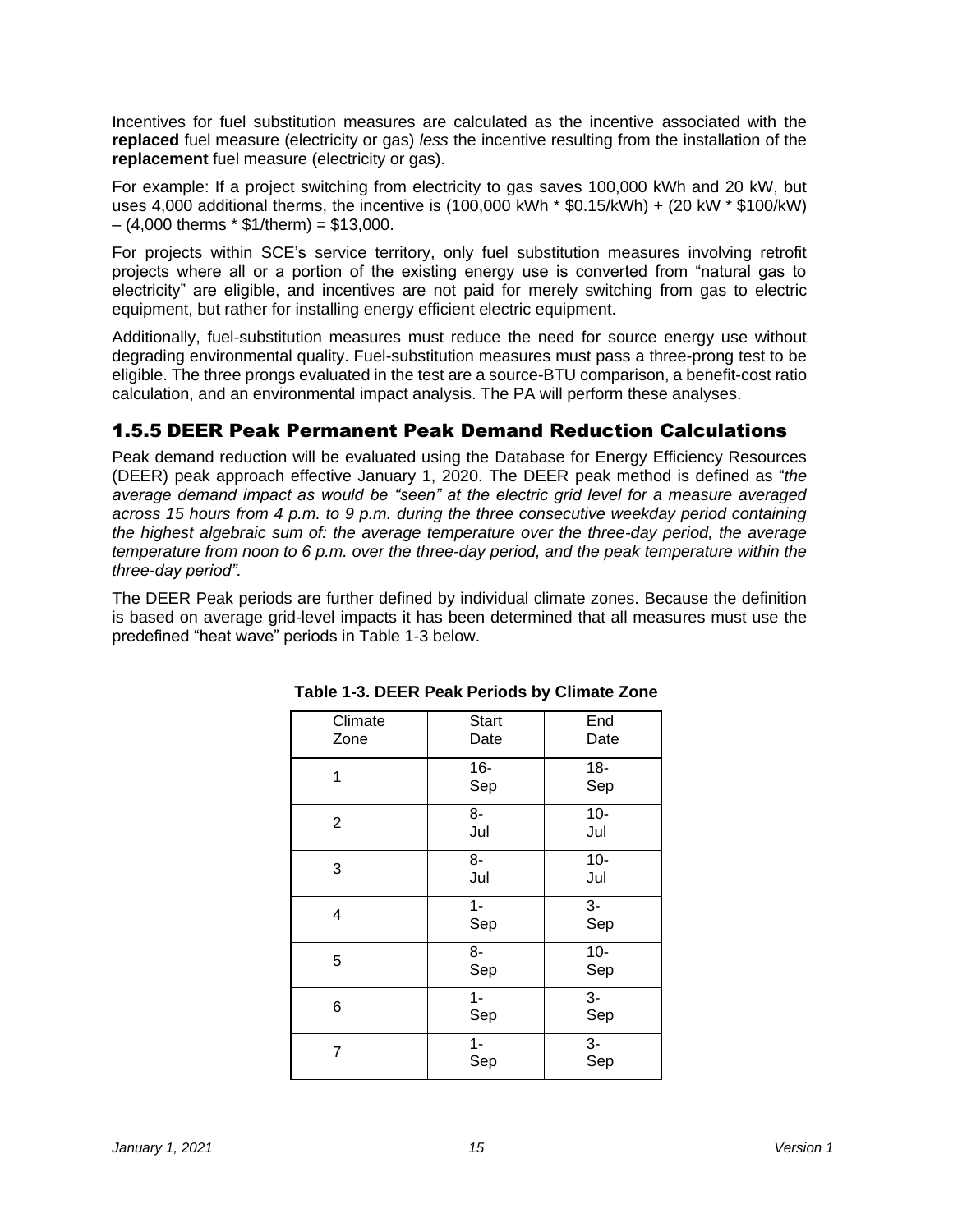| 8  | $1 -$<br>Sep          | 3-<br>Sep               |
|----|-----------------------|-------------------------|
| 9  | $1 -$<br>Sep          | $3-$<br>Sep             |
| 10 | $\overline{1}$<br>Sep | $\overline{3}$ -<br>Sep |
| 11 | 8-<br>Jul             | $10-$<br>Jul            |
| 12 | 8-<br>Jul             | $10-$<br>Jul            |
| 13 | 8-<br>Jul             | $10-$<br>Jul            |
| 14 | $26 -$<br>Aug         | $28 -$<br>Aug           |
| 15 | $25 -$<br>Aug         | $27 -$<br>Aug           |
| 16 | 8-<br>Jul             | $10-$<br>Jul            |

The periods are based on a typical year using a 2020 calendar. The three Peak Period days shall not include a holiday and shall fall within the dates of June 1 through September 30, inclusive. Holidays within the possible peak dates include the nearest weekday to the Fourth of July, and Labor Day. If the peak period falls on a weekend, the following three-day period will be utilized.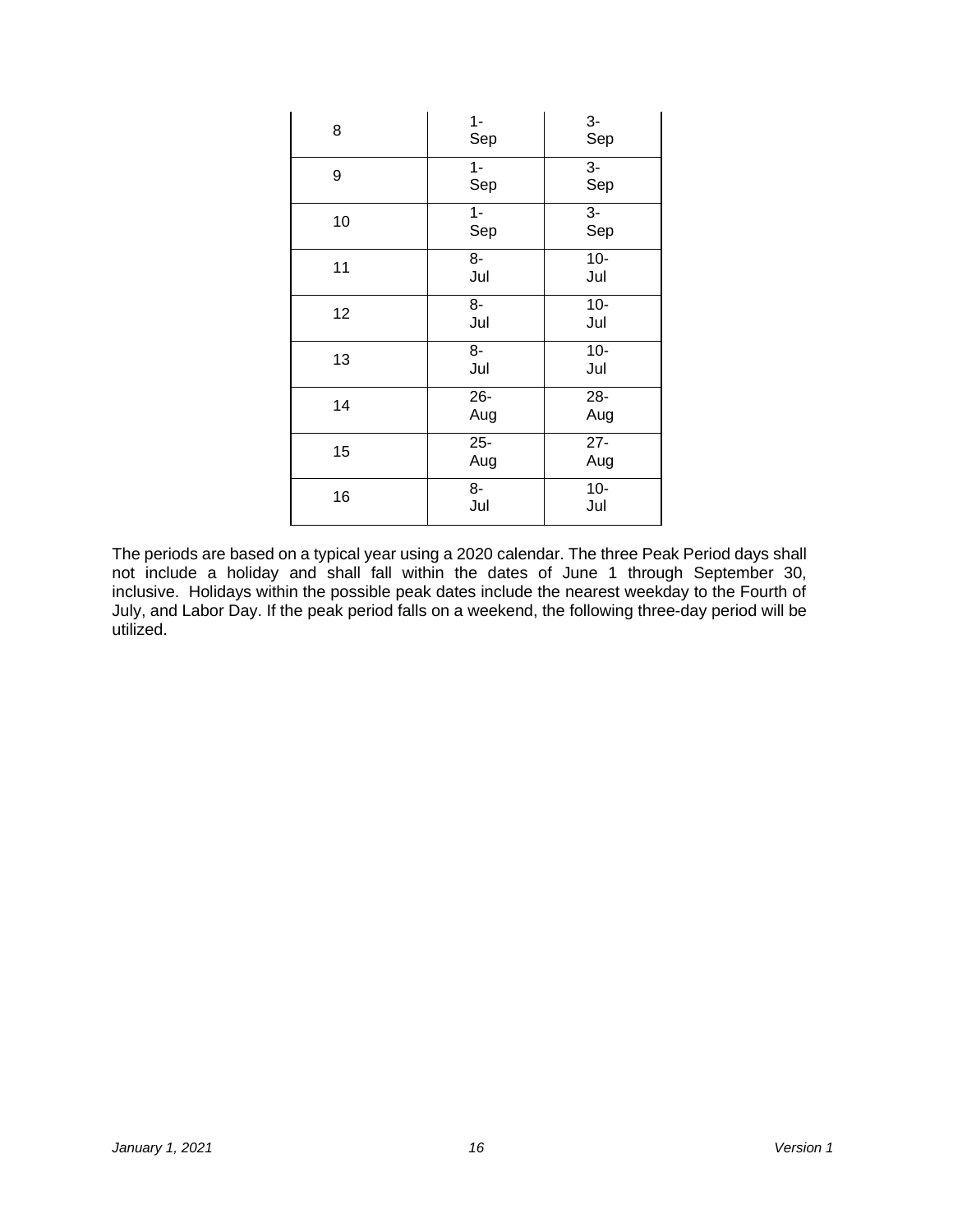# <span id="page-17-0"></span>1.6 Direct Savings and Multiple Measures

Only direct energy savings—not indirect energy savings or savings from interactive effects—count in determining a project's incentive. Direct savings occur as the primary purpose of the retrofit. Indirect energy savings or savings from interactive effects are savings that occur from other than the primary purpose of the retrofit. For example, high-efficiency lighting typically lowers the air conditioning load. However, only the avoided lighting energy, not the avoided air conditioning energy, would count as energy savings for the purposes of determining the incentives for the project.

For projects that result in water savings, embedded (indirect) energy may be considered when determining a project's incentive. Please contact the PA for additional information.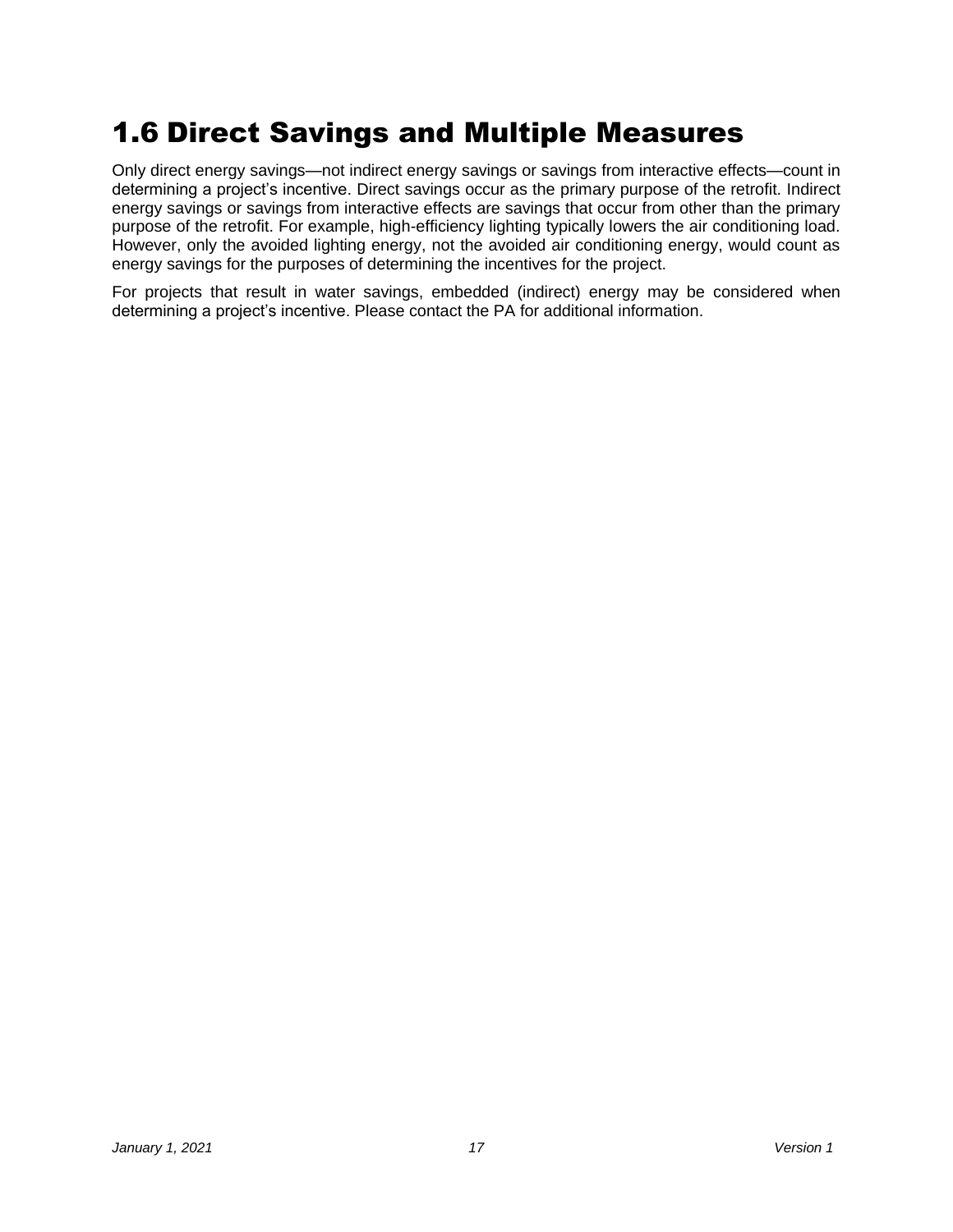# <span id="page-18-0"></span>1.7 Aggregating Customer Project Sites

A project may be comprised of a single energy efficiency measure or a variety of measures at one or more Customer Project Sites meeting the requirements below.

The following requirements apply:

- The same Customer must own and/or occupy the Customer Project Sites**.** Please refer to Sectio[n 1.10.2.3](#page-24-0) (Customer Project Incentive Caps) to review the maximum incentive available per Customer Project Site.
- There is a limit of 25 sites that can be aggregated.
- The sites may have entirely different measures, operating hours, energy use profiles, and M&V plans (as required).
- If the same measure is applied for at different sites, they must be considered separate measures, one for each site. The measure cost must be determined for each individual site.
- All Project Sites for which the Customer is applying for incentives must be in the same service territory as the PA.

When combining sites and measures into a single application, the **Applicant should be aware that such projects will not be reviewed, approved, or paid until paperwork on all the individual sites and measures is complete**. If the project is being implemented in phases, consider submitting separate applications for each site.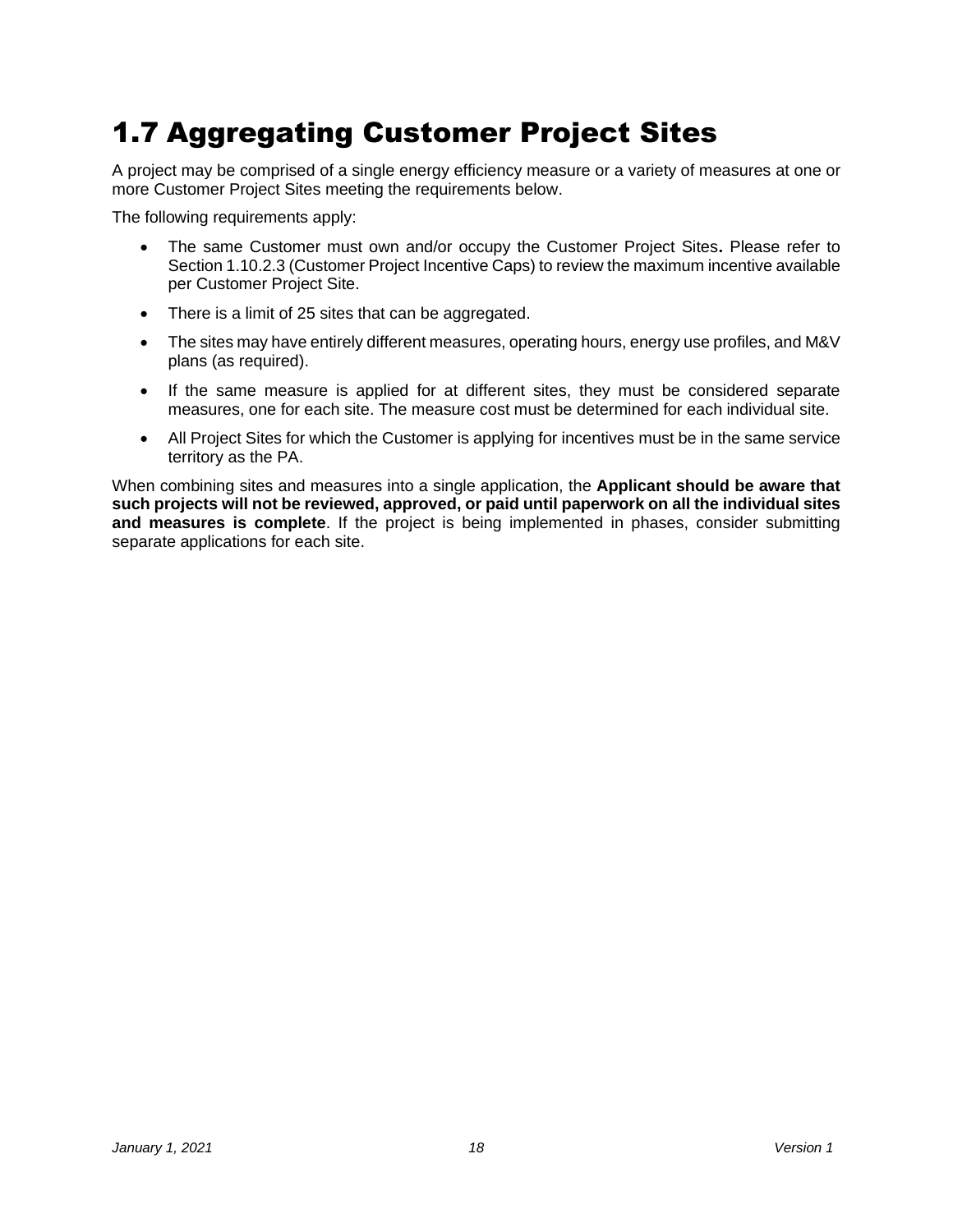# <span id="page-19-0"></span>1.8 Verification Requirements

The IOU Customized Offering generally requires verification of the energy savings achieved by a given project. Short-term monitoring, spot measurements, verification of production data, or other forms of verification is typically required to confirm savings. The project developer must propose the verification activities for a given project, and the PA approves or revises the verification plan.

# 1.8.1 Measurement & Verification (PG&E, SCE, and SDG&E only)

The M&V process proceeds as follows:

- 1. **M&V Plan Development.** The Applicant, in consultation with the PA, develops an M&V plan based on the scope of the proposed measures and magnitude of expected savings. The Applicant submits the M&V plan and any required baseline data to the PA as part of the Application package. At a minimum, the M&V plan must contain: 1) measurement points, 2) measurement period, 3) measurement interval, 4) measurement equipment, 5) discussion of measurement equipment accuracy and uncertainty  $(+/-)$ , 6) raw data archives, and 7) system diagrams (for complicated projects). It may be necessary to collect additional baseline data before the project commences.
	- **SDG&E only:** Within the SDG&E service territory if a custom project requires extensive Measurement and Verification to support final calculated savings, SDG&E in its sole discretion, may help defray the M&V cost to the Payee by awarding an additional 10 percent of the **final calculated approved energy savings incentive**; not to exceed \$50,000.
- 2. **M&V Plan Approval.** The M&V plan is reviewed to ensure the plan meets program requirements. If the M&V plan is approved, the incentive funding for the project is reserved at Application Approval.
- 3. **Project Installation.** For projects within SDG&E and SCE service territories, the Applicant submits a signed Installation Report and invoices after all project measure(s) have been **installed, and are fully commissioned and fully operational**. For projects within PG&E service territory, the Applicant notifies the PA in writing and submits invoices after all project measure(s) have been **installed are fully commissioned and fully operational**.
- 4. **Installation Review.** Upon receipt of Installation Report (SCE and SDG&E), or Installation notification (PG&E), the Reviewer evaluates the submittal package and conducts a postinstallation inspection to verify project installation and ensure the scope of work was not altered from the approved project. On a quarterly basis, the ED staff selects projects to review. If a project is selected, the project review timeline, project energy savings, and/or incentive may be impacted. Projects that are selected for review by the ED may have additional processing delays.

#### **Incentive Payment.**

For projects within SDG&E's service territory, the Applicant performs the agreed upon M&V activities and submits the Operating Report. The incentive based on the measured savings is paid upon approval of the Operating Report.

For projects within SCE's and PG&E's service territories, the incentive based on the measured savings is paid when the Installation Review is approved, which includes a review of the approved M&V activities.

### 1.8.2 The Measurement & Verification Custom Process (SCG only)

The M&V process for custom projects begins after the PA reviews the submitted application **and has determined in its sole discretion that an M&V process is appropriate for the proposed project.**

The M&V process proceeds as follows: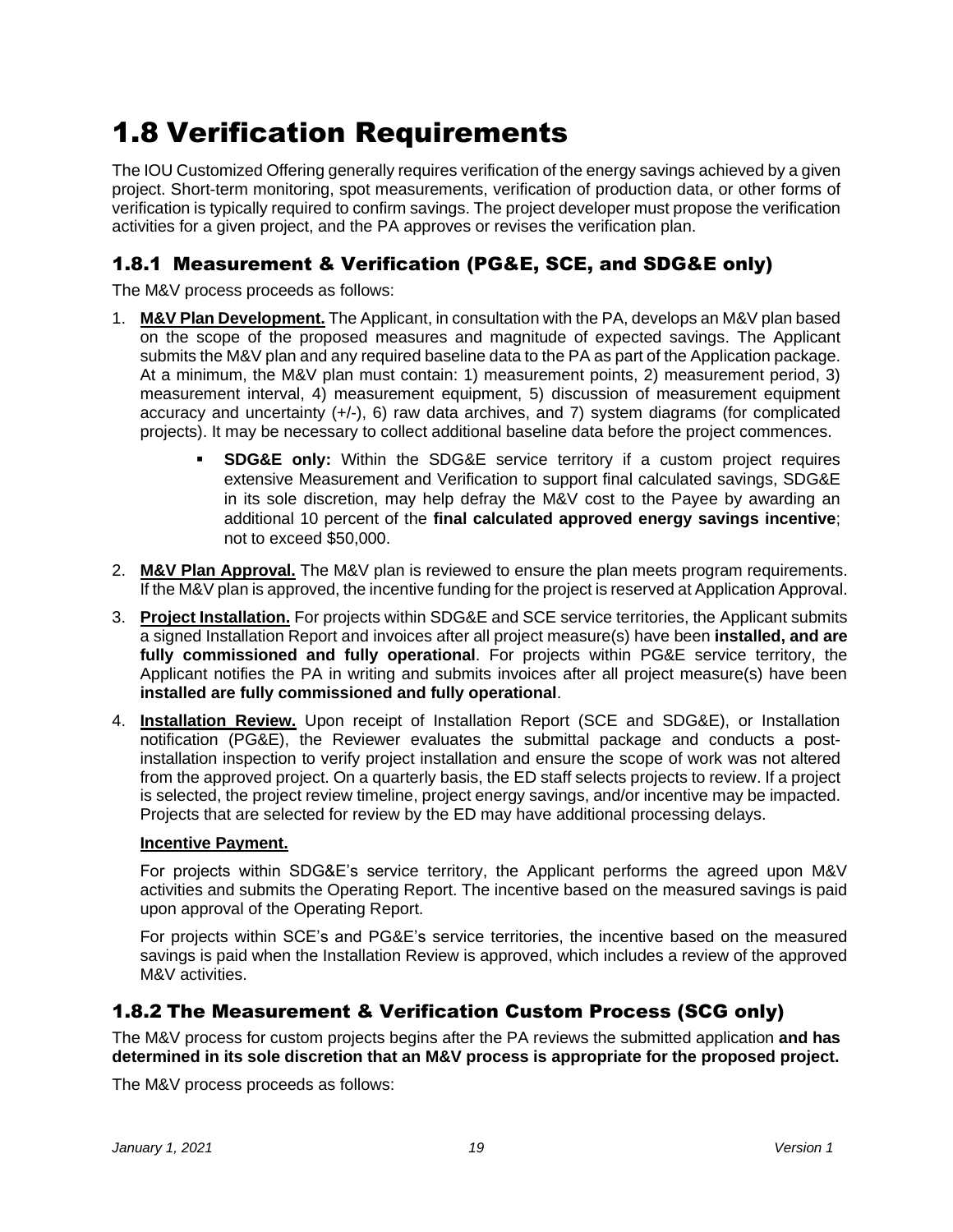- 1. **M&V Requirement Notification.** The PA contacts the Project Sponsor and notifies it of the M&V requirement. The PA sends the Project Sponsor the Measurement & Verification Guidelines.
- **2. M&V Plan Development.** The Project Sponsor develops an M&V plan based on the M&V Guidelines. The Project Sponsor submits the M&V plan, and any required baseline data to the Utility Administrator.
- 3. **Application and M&V Plan Approval.** If the application and the M&V plan are approved, incentive funding for the project is reserved and the Project Sponsor and PA initiate the application approval review.
- 4. **Project Installation.** The Project Sponsor notifies the PA in writing and submits invoices after all project measure(s) have been **installed and are fully commissioned and fully operational**.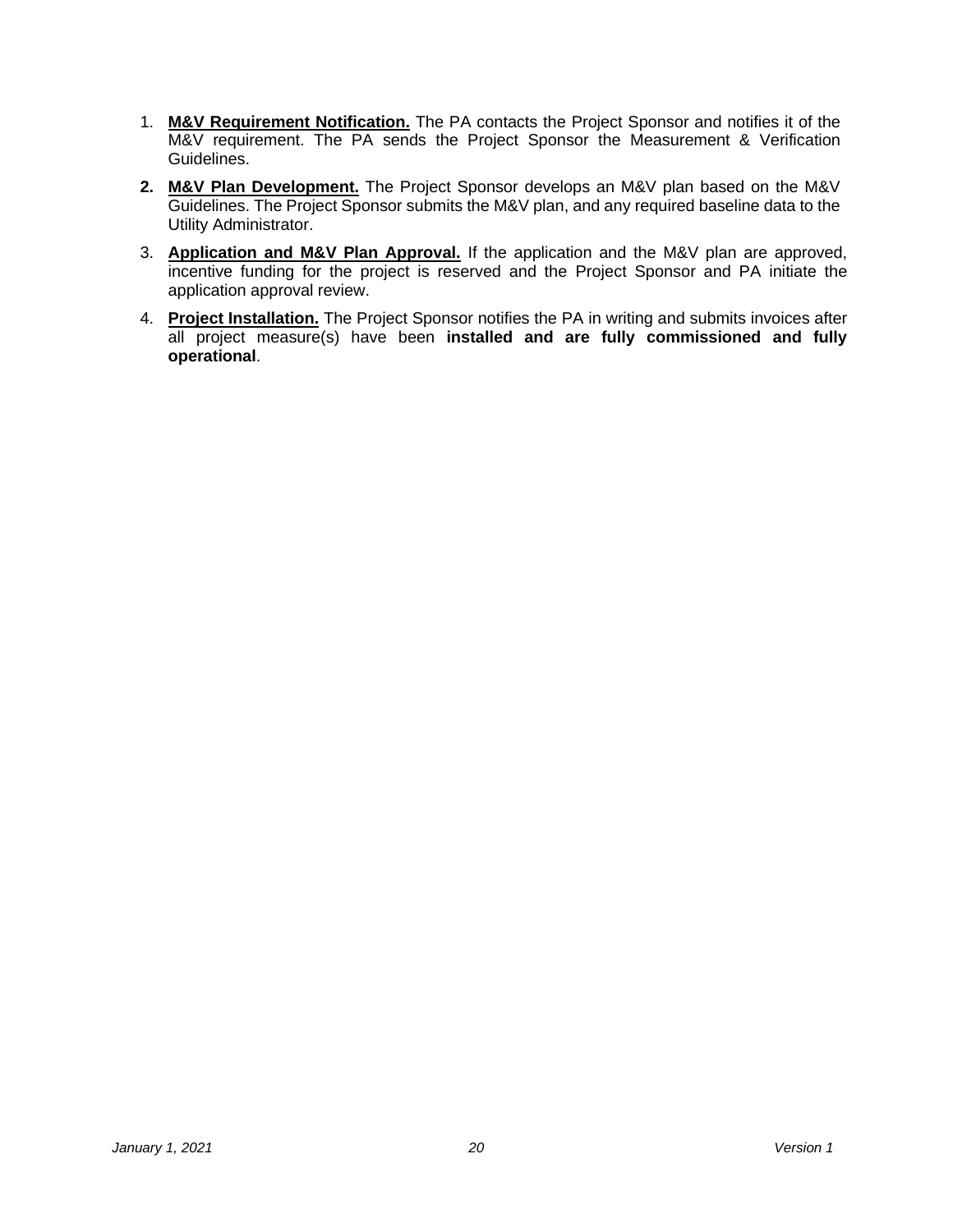# <span id="page-21-0"></span>1.9 Custom Project Cost Documentation

A cost basis must be submitted for each individual measure within a project. Eligible costs within that cost basis are *only those costs directly related to the purchase and installation of the energy efficiency measure.* Costs unrelated to the energy efficiency measure should not be included within reported costs.

Allowable measure costs may include: audits, design, engineering, construction, equipment, materials, removal, recycling, overhead, tax, shipping, and labor. Labor costs can be contractor or in-house if proof of direct project hours and costs are provided.

Eligible costs may *not* include: spare parts and maintenance supplies, maintenance contract, standby/backup equipment, and equipment that does not directly contribute to realization of energy savings.

| Cost                 | <b>Includes</b>                                                            |
|----------------------|----------------------------------------------------------------------------|
| <b>EE</b> Equipment  | Energy Efficiency equipment, materials, shipping, and tax                  |
| <b>ISP Equipment</b> | Code or Industry Standard Practice equipment, materials, shipping, and tax |
| Engineering          | Audits, design, and engineering                                            |
| Construction         | Construction and associated labor and overhead                             |
| Disposal             | Demolition, removal, and recycling                                         |
| Permitting           | Permit preparation and fees                                                |

#### **Table 1-4. Project Costs**

Cost basis is determined by the measure type, as indicated in the following table:

#### **Table 1-5. Cost Basis**

| <b>Measure Type</b>                                                    | <b>Cost Basis</b>                                        |
|------------------------------------------------------------------------|----------------------------------------------------------|
| Normal Replacement, Replace on Burnout,<br>New Construction / New Load | Incremental Measure Cost (IMC)                           |
| <b>Early Retirement</b>                                                | Early Retirement Cost (ERC)                              |
| Add-on Equipment                                                       | Full Measure Cost (FMC), aka Gross Measure<br>Cost (GMC) |

**Full Measure Cost** (FMC) – alternatively, Gross Measure Cost (GMC) – is the total amount paid by the customer to implement the energy efficiency measure.

FMC = EE Equipment + Engineering + Construction + Permitting + Disposal

**Incremental Measure Cost** (IMC) is the *marginal* cost of implementing the energy efficiency measure. This is how much *more expensive* the energy efficiency measure is than a similar, industry standard measure, as defined by the PA.

IMC = EE Equipment – ISP Equipment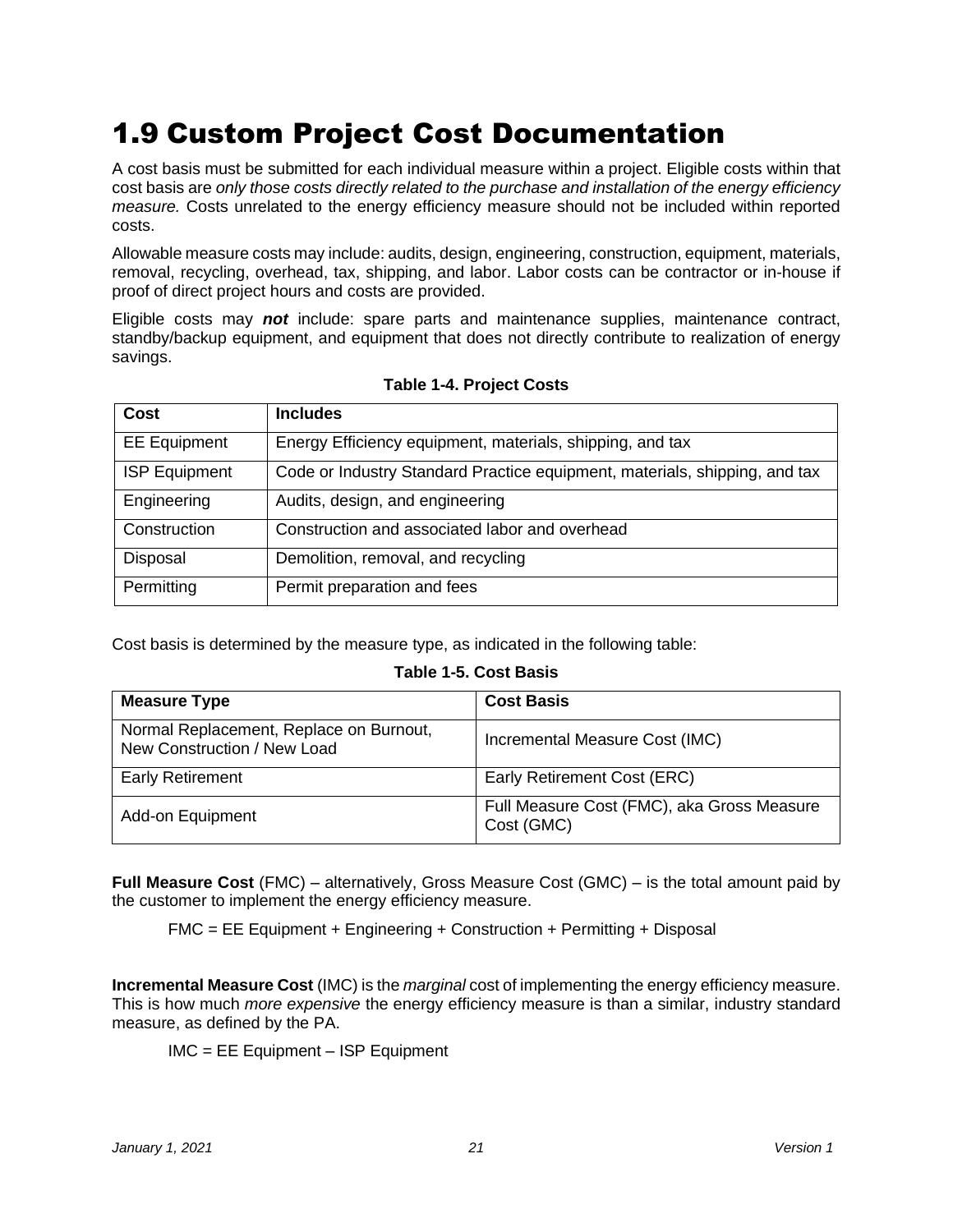**Early Retirement Cost** (ERC) is the total cost incurred to install the energy efficiency measure reduced by the net present value of the total cost that would have been incurred to install an ISP measure at the end of the remaining useful life period. This cost is considered for Early Retirement Measures only.  $D =$  Discount Rate (fixed per PA); RUL = Remaining Useful Life, in years, of Existing Equipment.

$$
ERC = FMC - \frac{(FMC - IMC)}{(1+D)^{RUL}}
$$

### **1.9.1 Calculating Measure Costs**

Five methods of calculating measure costs are listed below in decreasing order of preference. Method 1 is preferred to Method 2, which is preferred to Method 3, etc.

#### **Method 1: Actual (site specific) Costs** (for IR phase only)

When possible, individual itemized measure costs from an invoice should be used. If the project is a stand-alone energy efficiency improvement, determining the project cost is relatively straight forward. If the project includes multiple technologies and the invoice(s) are itemized, then determining the measure costs would be straight forward as well. Splitting the costs without a disaggregated invoice could entail one of the following approaches:

- Use the energy savings to determine the relative weighting; or
- Use DEER to obtain the relative weighting.

#### **Method 2: Contractor Quote**

Obtain measures cost values through a written bid, quote or proposal from a vendor, contractor, or manufacturer. The documentation should include a breakdown by technology that includes labor, material and other related costs (e.g., disposal costs less salvage value).

#### **Method 3: DEER Look-up**

Look up the specific technologies in the DEER measure cost tables. Individual cost values should be documented by referencing the DEER version and the respective DEER cost case ID value. All costs will be tracked and documented, electronically, in a spreadsheet for easy reference.

#### **Method 4: Cost Estimating Reference**

Develop the measure costs for the proposed equipment using a cost estimating reference guide, such as RS Means Building Construction Cost Data. Use the most current cost estimating reference applicable to the project application program year. Consistent with the other methodologies above, costs and assumptions should be tracked in a spreadsheet. If necessary, the methodology may be documented in a separate document.

#### **Method 5: DEER Approximation**

If DEER does not include the specific technologies that are included in the project, the DEER values may be used to approximate the measure costs when Methods 1 through 4 are not available. When using this method, a detailed workpaper is required to document the methodology and assumptions. Consistent with the DEER Look-up method, costs and assumptions should be tracked in a spreadsheet. If necessary, the methodology may be documented in a separate document.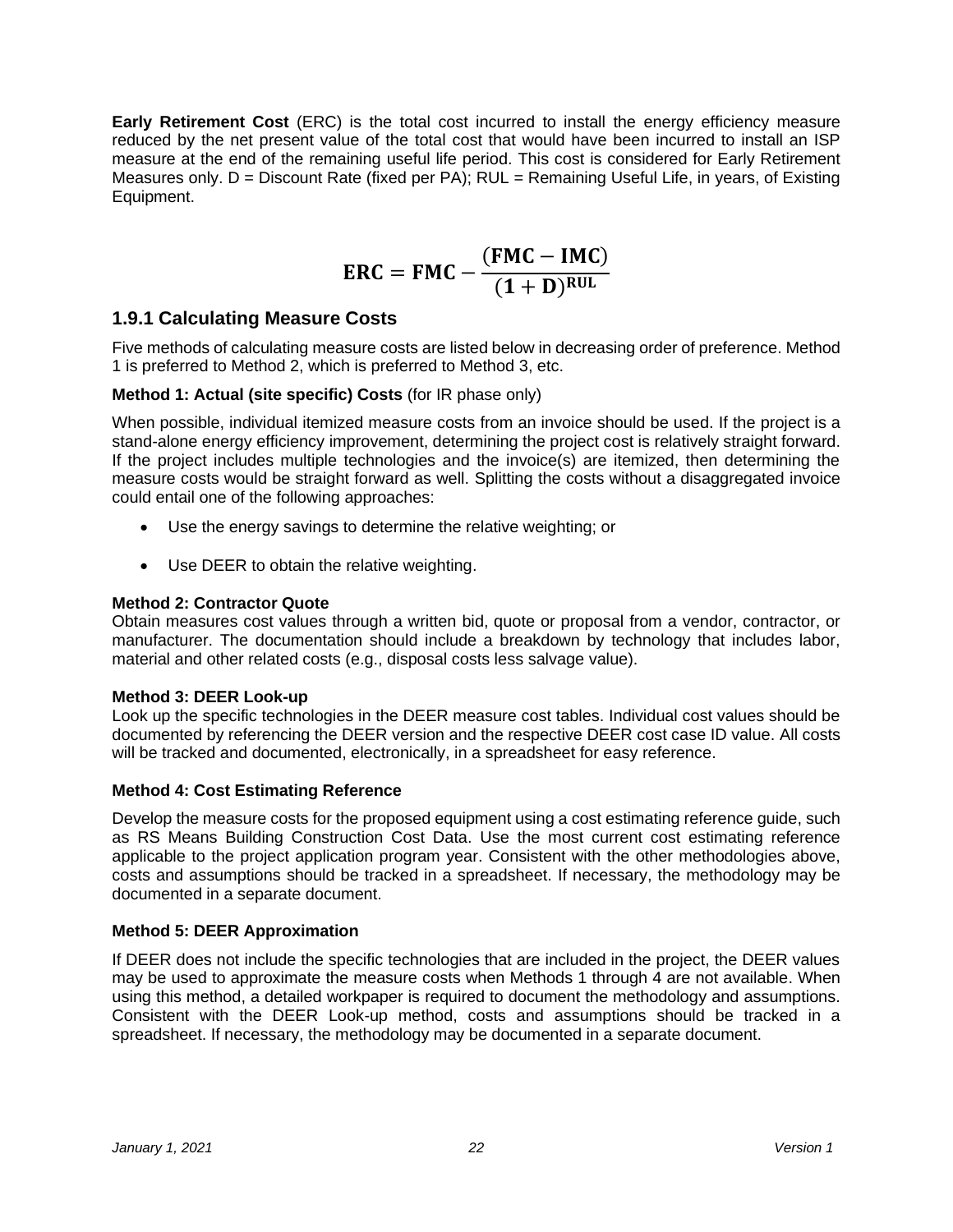# <span id="page-23-0"></span>1.10 Incentive Payments

The incentive payment amount is based on a flat incentive rate (per kWh and/or therm) applied to one year of energy savings (kWh and/or therm), plus a flat incentive rate (per peak kW) applied to the resultant permanent peak demand reduction. Incentive payments for measures that result in both kWh and therm savings are calculated as the sum of the direct electricity (kWh and kW) and gas (therm) savings. The final incentive amount is based on the verified savings and may vary from the originally indicated amount on the Project Agreement.

For measures requiring M&V in SDG&E service territory, 100% of the incentive is paid at the end of the project performance period when the Operating Report is submitted by the Project Sponsor and approved by the PA.

For measures requiring M&V for which either PG&E, SCE or SCG is the applicable PA, 100% of the incentive based on the measured savings (as indicated above) is paid at the end of the project performance period when the project is approved. M&V costs may be included in the project cost calculation.

When reviewing the project application, the PA will verify that the Applicant has designated the proper incentive category for each efficiency measure. As shown in Table 1-6, the incentive rate is dependent on the type of efficiency measure installed (to-code, above-code, or BRO/retrocommissioning).

| <b>Measure Category</b>      | <b>Annual Energy</b><br><b>Savings Incentive</b><br>Rate | <b>Permanent peak</b><br>demand reduction<br><b>Incentive Rate</b> | <b>Natural Gas</b>                   |
|------------------------------|----------------------------------------------------------|--------------------------------------------------------------------|--------------------------------------|
| To-Standard Practice / Code  | \$0.06 per kWh saved                                     | \$75 per peak kW<br>(SDG&E/PG&E)<br>\$150 (SCE)                    | \$0.50 (SDG&E/PG&E)<br>$$0.75$ (SCG) |
| Above Code/Standard Practice | \$0.12 per kWh saved                                     | \$150 per peak kW                                                  | \$1.25 (SDG&E/PG&E)<br>\$1.50(SCG)   |

#### **Table 1-6. 2021 Energy Savings Custom Incentive Rates**

#### T**able 1-10. 2021 Energy Savings BRO Incentive Rates**

| <b>Measure Category</b>                            | <b>Annual Energy</b><br><b>Savings Incentive</b><br>Rate | <b>Permanent peak</b><br>demand reduction<br><b>Incentive Rate</b> | <b>Natural Gas</b>                   |
|----------------------------------------------------|----------------------------------------------------------|--------------------------------------------------------------------|--------------------------------------|
| Behavioral, Retrocommissioning,<br>and Operational | \$0.06 per kWh saved                                     | \$75 per peak kW<br>(SDG&E/PG&E)<br>\$150 (SCE)                    | \$0.50 (PG&E, SDG&E)<br>\$0.75 (SCG) |

# 1.10.1 Incentive Payment Changes from Reserved Amount

The actual incentive paid may differ from the amount reserved and approved, if actual equipment installation or operation varies from that described in the approved application. For example, if the indicated installed equipment efficiencies or operating schedules change, the incentive will be adjusted accordingly. The amount of this adjustment varies by PA.

Certain conditions may result in an incentive that exceeds the reserved and approved amount, in the sole discretion of the applicable PA, including:

1. Increased Project Costs – The actual installed costs are higher than the estimated costs approved at the application review, and there are no other limiting customer project site caps. Incentives are still capped as described in Section 1.10.3: Incentive Limits.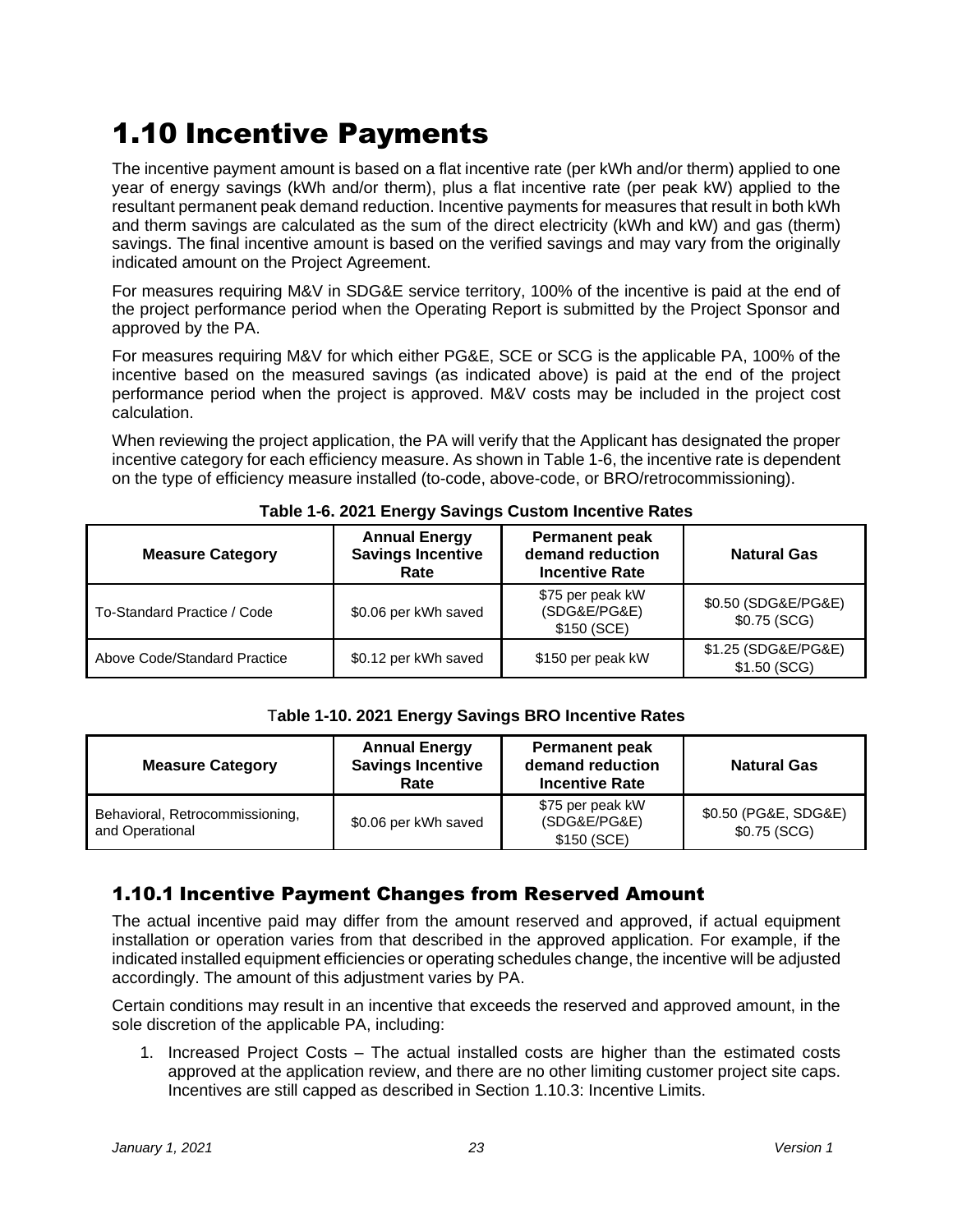- 2. Installation of Greater Quantity The Customer has installed a greater quantity of similar equipment as indicated on the application and approved at the application review.
- 3. Installation of More Efficient Equipment The Customer has installed higher efficiency equipment than indicated on the application and approved at the application review.
- 4. The Program Administrator reserves the right, but is under no obligation, to approve an incentive payment that exceeds the contracted amount in certain additional circumstances not specified above.

In some cases, the total incentive amount may be less than the amount paid in the first incentive payment after installation. In such a situation, the Payee is responsible for reimbursement of the difference to the PA.

### 1.10.2 Incentive Limits

#### 1.10.2.1 First Come, First Served

Program funds are available on a first-come, first-served basis. All PA Project incentive funds are reserved when a Project Agreement is fully executed by both the Project Sponsor and the PA.

#### 1.10.2.2 Cannot Overlap with other Incentive Programs

Customers may not apply to more than one California energy efficiency incentive or rebate program for the same measure or receive incentives from more than one such program for any measure. Gas and Electric components of a measure should be considered separately.

Other California end-user energy efficiency programs include but are not limited to: any program offered by or through PG&E, SCE, SCG, SDG&E; Regional Energy Networks, the California Energy Commission (CEC); and CPUC, including PPP funded local programs, third-party programs, or local government partnerships. This includes both upstream and midstream programs, which provide incentives to manufacturers and distributors. Customized incentives are only available when the measure is not offered through a Deemed (including downstream, upstream, and midstream) or Express rebate program. Contact the PA for additional details.

#### 1.10.2.3 Customer Measure and Project Incentive Caps

<span id="page-24-0"></span>Incentives for each measure are limited to the lesser of the following:

- 1. The incentive based on the measure energy savings and permanent peak demand reduction resulting from the installation of the new equipment on the meter(s) for which the utility collects the PPP surcharge.
	- a. kWh, kW and therm savings are limited to the net potential benefit provided to the PA during the period of performance.
	- b. Incentives for sites with a non-utility supply are tied to the savings provided to the Utility, on an hourly basis for electricity and monthly for gas during the period of performance, with some exceptions (contact the PA for more information).
- 2. The cost cap for the measure; capping mechanisms vary by measure application type as described in the table below:

| <b>Measure Application Type</b> | <b>Measure Cost Basis</b> | <b>Measure</b><br><b>Incentive Cap</b> |
|---------------------------------|---------------------------|----------------------------------------|

#### **Table 1-7. Measure Incentive Cap**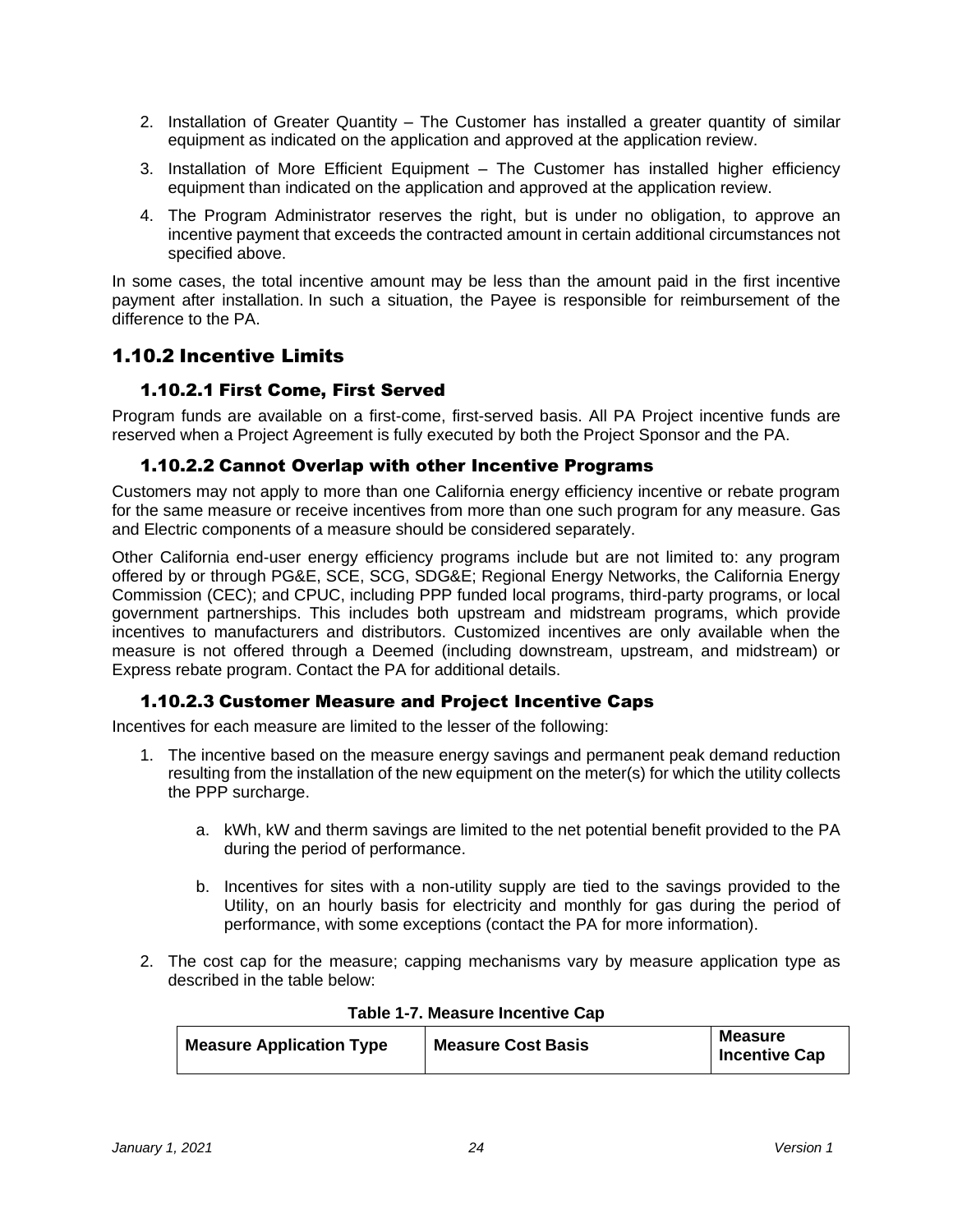| Normal Replacement, New<br>Construction / New Load | Incremental Measure Cost (IMC)                           | 100% of IMC<br>*SCE: 50% of<br>FMC or 100% of<br>IMC, whichever<br>is less. |
|----------------------------------------------------|----------------------------------------------------------|-----------------------------------------------------------------------------|
| <b>Accelerated Replacement</b>                     | Early Retirement Cost (ERC)                              | 100% of ERC<br>*SCE: 50% of<br>FMC or 100% of<br>ERC, whichever<br>is less. |
| Add-on                                             | Full Measure Cost (FMC), aka Gross<br>Measure Cost (GMC) | 50% of FMC /<br><b>GMC</b>                                                  |
| <b>BRO</b> and Weatherization                      | Full Measure Cost (FMC), aka Gross<br>Measure Cost (GMC) | 50% of FMC /<br><b>GMC</b>                                                  |

Project Incentive Caps. The maximum incentive per project is described in the table below:

| <b>Program Administrator</b> | <b>Project Incentive Cap</b> |
|------------------------------|------------------------------|
| PG&E                         | \$500,0006                   |
| SCG and SDG&E                | \$1,000,000                  |
| <b>SCE</b>                   | <b>None</b>                  |

#### **Table 1-8. Program Incentive Cap**

### 1.10.3 Payment Disbursement

The PA will calculate the incentive payment based on its review and approval of the submitted paperwork or site inspection. The PA will notify the Project Sponsor in writing of the final approved incentive payment amount upon approval of the Installation Report and/or Operating Report, as applicable, and will begin processing the incentive payment. If the Project Sponsor disputes the findings of the review, the Project Sponsor should notify the PA as soon as possible. Once processed, the PA will mail the incentive check to the Payee designated on the application.

<sup>&</sup>lt;sup>6</sup> This cap can be removed with a project review by PG&E engineering.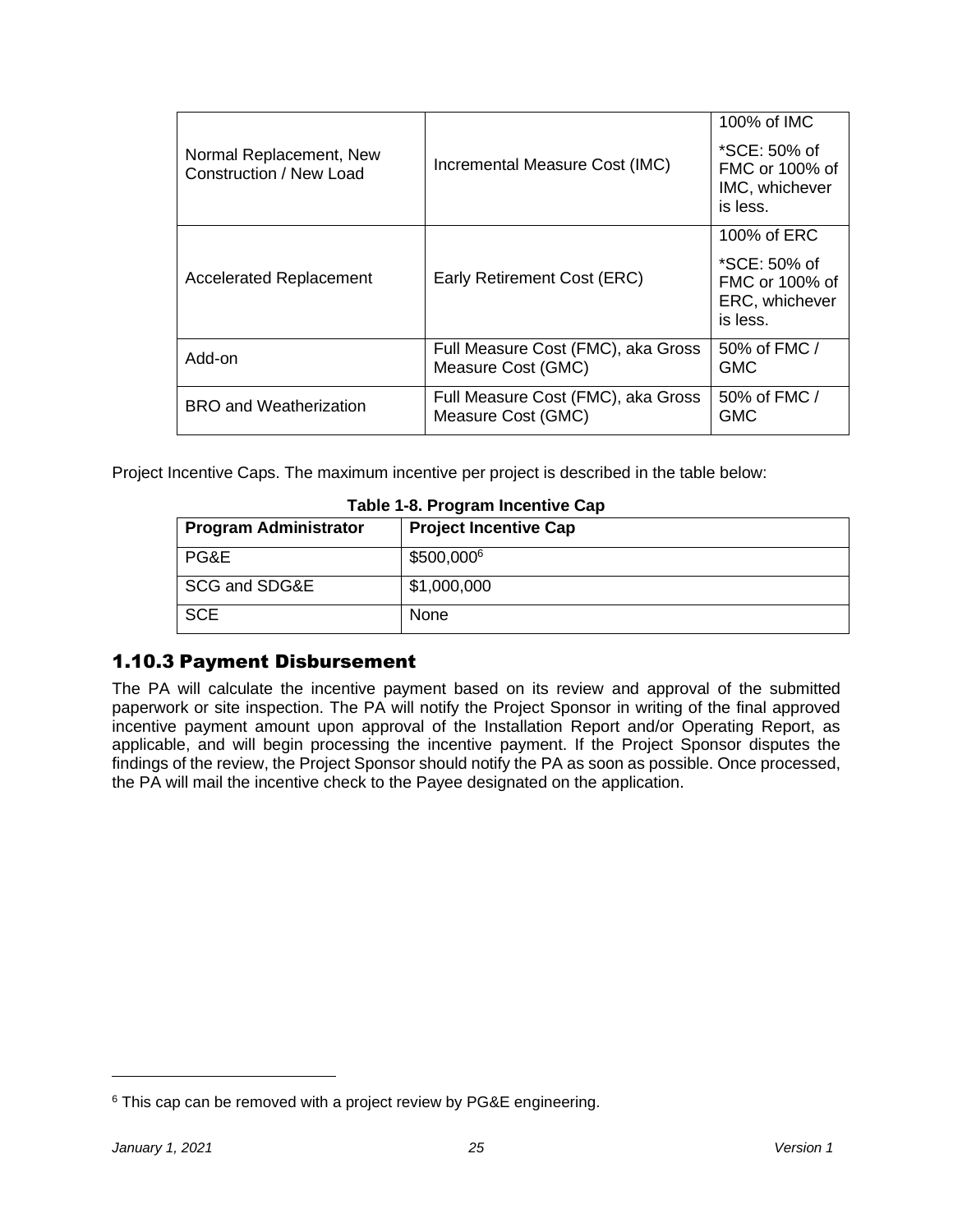# <span id="page-26-0"></span>1.11 Project Persistence

Due to the flexible nature of some measures, the Applicant is required to take steps to ensure that the measures will remain in place, or persist for at least five years. Acceptable follow-up steps may include any or all of the following:

- **Follow Up Training and Documentation.** The Applicant submits documentation of postimplementation training with the facility's staff and any changes made to the facility's operation manual for the impacted systems.
- **Service or Maintenance Contract.** Applicant provides PA of a service or maintenance contract with a duration of at least three years for the incentivized measures. A copy of the service contract must be submitted during the post-implementation Review and Approval.
- **Post-Installation Visits.** The Applicant may be required to complete a Post Installation Consent Form during Project Application that obligates a specified consultant to make followup visits to the project site as requested by the PA. If deviations from post-installation performance specifications or deficiencies that adversely impact energy savings are found, the Applicant is required to restore any incentivized measures to the conditions verified at implementation review or, if not, may be required to reimburse PA for a portion of the incentive received. The frequency of such post-installation visits may vary. Please contact the PA for further details.

In addition to the post-installation visits by the PA, the Applicant may also be subject to further inspections by the CPUC or its designated entities.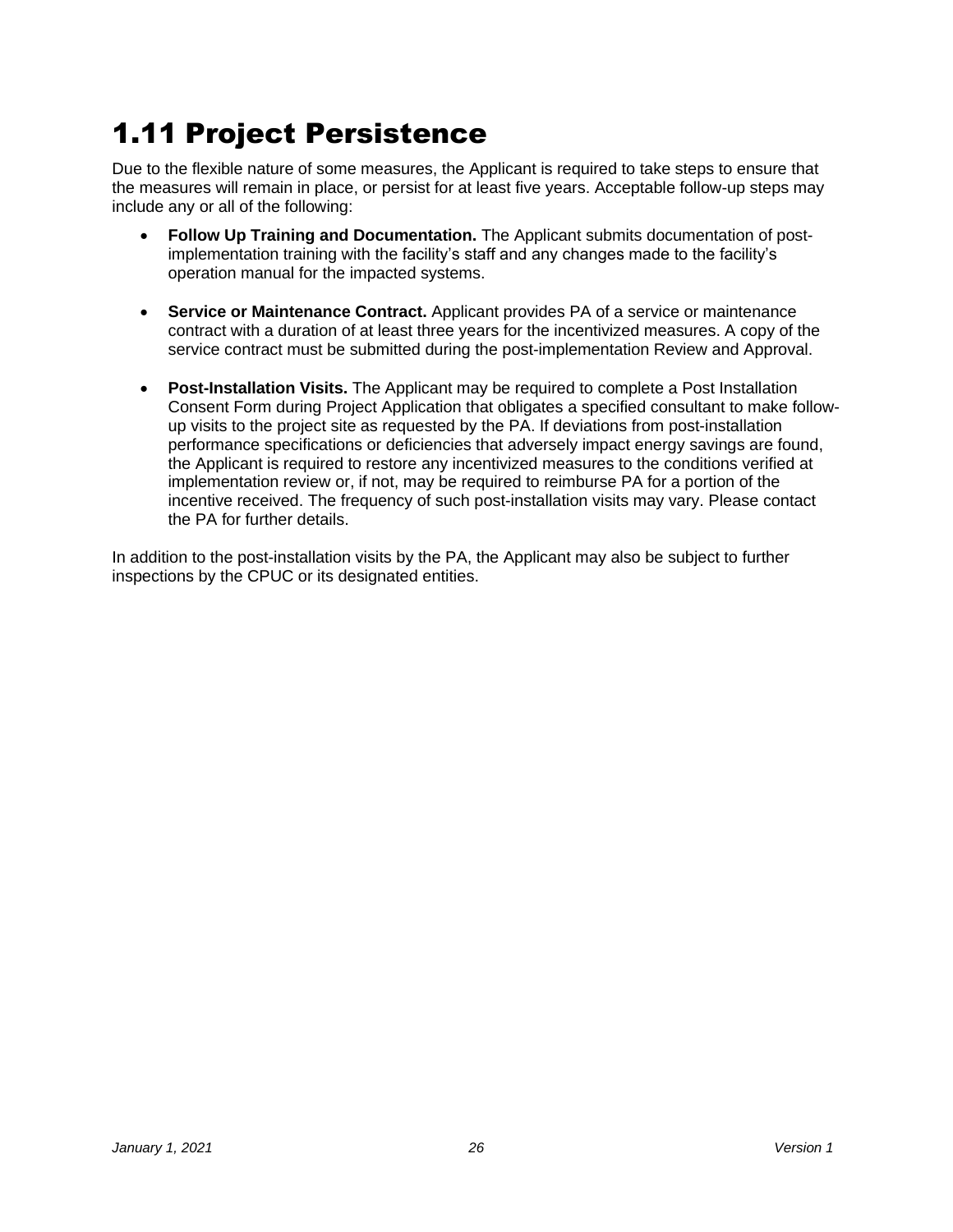# <span id="page-27-0"></span>1.12 How to Apply

The application process requires careful attention to detail. Incomplete or incorrect applications will be declined, so it is highly recommended to follow the program instructions carefully. SCE pre-screens all Customized projects upon application submission for completeness, accuracy and program influence. As a result, this may lead to increased processing times. Applicants can call their PA for assistance in completing their applications and to obtain answers to specific program questions; however, ensuring the accuracy and completeness of the application is the sole responsibility of the Project Sponsor. Table 1-9 lists the IOU Customized Offering contact information for each PA.

#### **Table 1-9. Program Administrators**

| <b>Program Administrator</b>                                                                                                                                                                                | <b>Program Contact Information</b>                                                                                                                                                                                         |
|-------------------------------------------------------------------------------------------------------------------------------------------------------------------------------------------------------------|----------------------------------------------------------------------------------------------------------------------------------------------------------------------------------------------------------------------------|
| San Diego Gas & Electric<br>https://www.sdge.com/businesses/savings-center/rebates-<br>incentives/incentives                                                                                                | San Diego Gas & Electric<br>8335 Century Park Ct., CP12C<br>San Diego, CA 92123-1569<br>Phone: (800) 644-6133                                                                                                              |
| *note – Please work with your Account Representative to navigate<br>the program.                                                                                                                            | businessenergy savings@sdge.com                                                                                                                                                                                            |
| Southern California Edison<br>https://www.sce.com/business/savings-incentives,<br>https://sceonlineapp.com or<br>https://www.sce.com/business/savings-incentives/energy-<br>efficiency-customized-solutions | Southern California Edison<br><b>Business Incentives &amp; Services</b><br>P.O. Box 800<br>Rosemead, CA 91770<br>Phone:<br>General Assistance - (800) 655-4555<br>Non-Residential Technical Assistance -<br>(866) 635-6015 |
| *note - Please work with your Account Representative or<br>implementer to navigate the program.                                                                                                             | BusinessIncentives@sce.com                                                                                                                                                                                                 |
| <b>Pacific Gas and Electric</b><br>www.pae.com/customized                                                                                                                                                   | Pacific Gas and Electric Company<br>PG&E Integrated Processing Center<br>P.O. Box 7265<br>San Francisco, CA 94120-7265                                                                                                     |
| *note - Please work with your Account Representative to navigate<br>the program.                                                                                                                            | Phone: (800) 468-4743<br>businesscustomerhelp@pge.com                                                                                                                                                                      |
| <b>SoCalGas Company</b><br>https://www.socalgas.com/for-your-business/energy-<br>savings/energy-efficiency-incentives                                                                                       | SoCalGas Company<br>Attn: C/I Energy-Efficiency<br>Box 51329 ML GT 19A8<br>Los Angeles, CA 90051                                                                                                                           |
| *note - Please work with your Account Representative to navigate<br>the program.                                                                                                                            | Phone: (800) 427-2000<br>EERebatesforBusiness@socalgas.com                                                                                                                                                                 |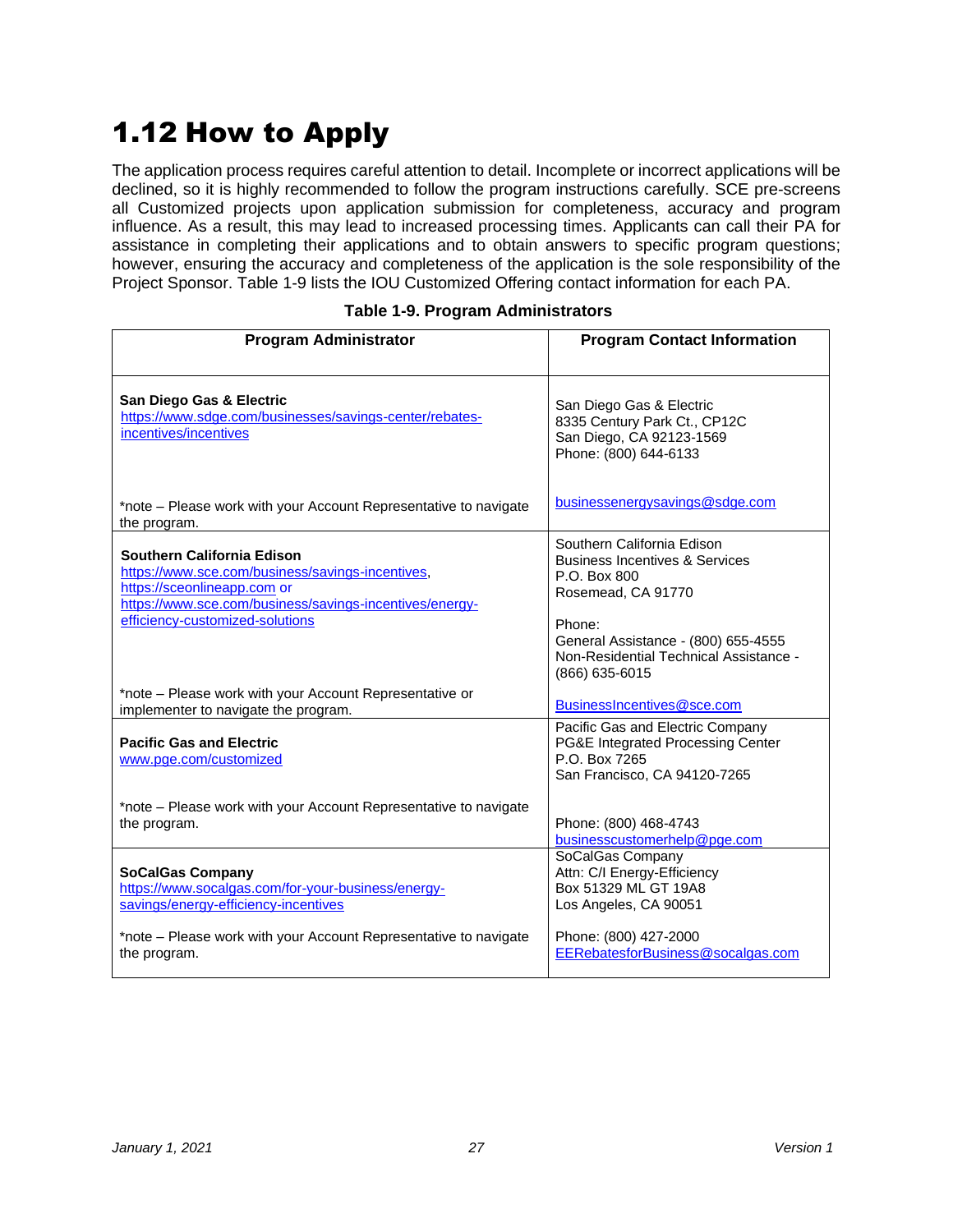# 1.12.1 Overview of Required Documentation

To be eligible for incentives, the Applicant must perform certain actions and submit certain forms or applications/reports at specific project milestones:

- 1. **SCE** only: An [Early Screening Document](https://sceonlineapp.com/CustomizedSolutions.aspx) (ESD) is required to be submitted prior to applying for any Calculated energy efficiency incentive. The ESD was developed to screen for measure eligibility, Code, standard practice, etc. The ESD should be completed and submitted during the earliest stages of project development. Energy Efficiency applications cannot be submitted without formal written approval of the Early Screening Document by SCE.
- 2. **First milestone: Application (and/or Customized Offering Project Feasibility Study)** The application describes the project and estimates the energy savings and permanent peak demand reduction. Supporting documentation on calculations and program influence (on a measure level) must accompany the application forms. Additionally, the application must include all measure costs. Please refer to the PA websites referenced above for more information, including program application checklists.

#### 3. **Second milestone: Project Approval**

Once the application has been reviewed and written approval has been received, the project is approved. The customer may then proceed with the equipment order(s) and the implementation of approved measures.

#### 4. **Third milestone: Installation**

For SCE and SDG&E service territories, the Project Sponsor submits an Installation Report to the PA after the new equipment is installed and fully commissioned and fully operational. The PA cannot schedule an inspection without a submitted and signed IR. For PG&E and SCG service territory, the Project Sponsor notifies the PA after installation and commissioning and M&V are complete. For all IOUs, the Project Sponsor also submits invoices and any other materials deemed relevant by the PA.

5. **Fourth milestone: Operating Report (SCE and SDG&E Projects requiring the M&V)** This form is filed with the PA at the end of the project performance period to confirm that the project is still in operation as installed and is submitted with M&V results. The Operating Report is the basis for the final incentive payment for measured savings.

### 1.12.2 Forms

Using hardcopy forms (a) obtained from the PA or (b) downloaded from the PA's energy efficiency website (please refer to Table 1-9 for website address). Once filled out, applications can be scanned over to the utility for process.

The software and online versions of the forms allows for easier editing and can save time in preparing multiple project applications. Digital versions may also check to ensure that necessary information is not missing, a feature that may speed processing time.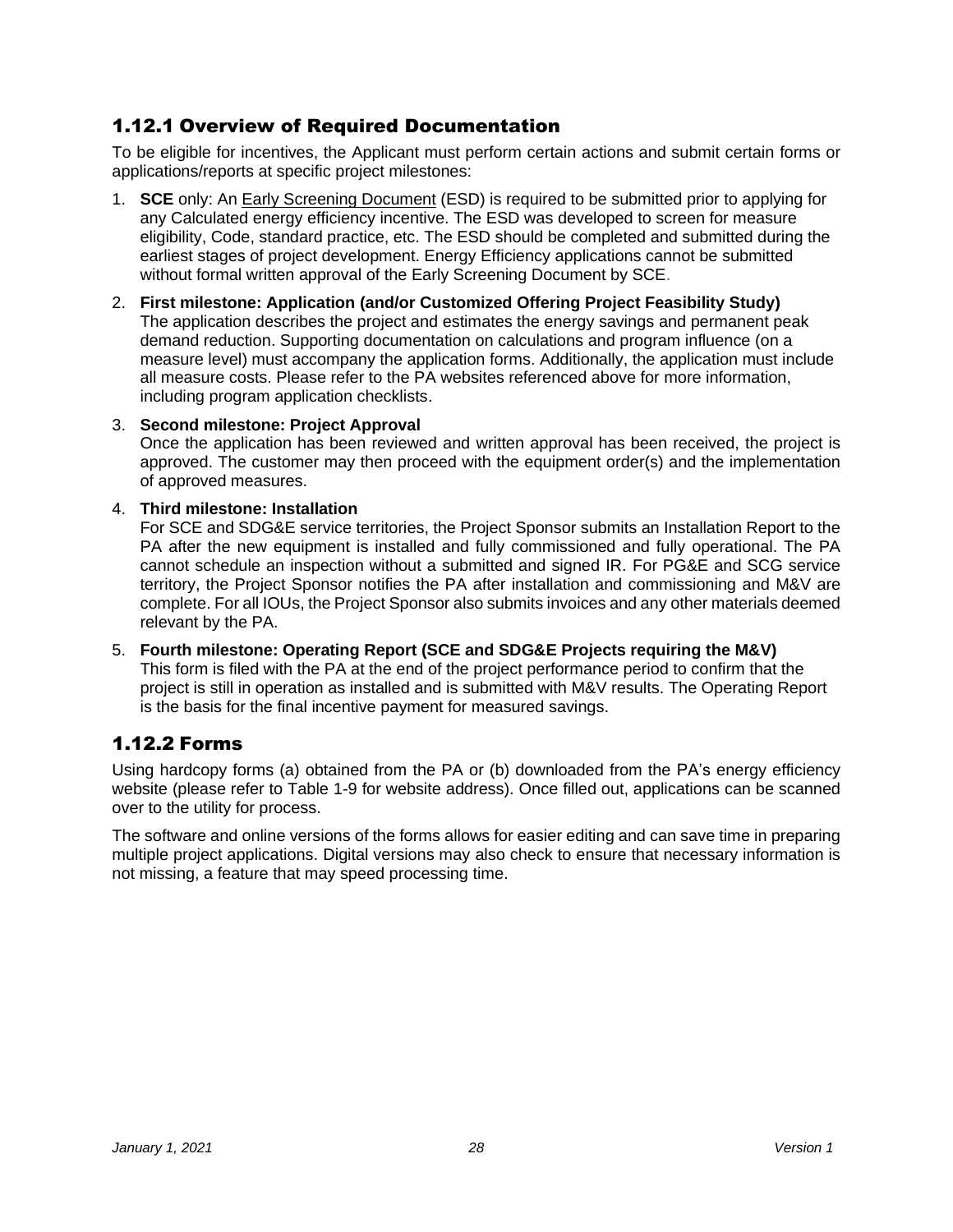# <span id="page-29-0"></span>1.13 Application Review

The project application (first submittal) consists of the application document and supporting attachments after the customer has discussed the project with the PA. The application process is different among the PAs; please consult the PA-specific websites for forms and instructions. Table 1- 9 shows the website addresses for each PA.

# 1.13.1 Project Application Review Schedule

Review of a Customized application with complete information provided is typically completed within 60 days. Complex and multiple-site projects and projects that require longer periods of M&V may require more time. Projects can only be reviewed when documentation is complete.

The PA will contact the Applicant for additional information or clarification when necessary. The quicker the response, the faster the application can be reviewed and approved.

### 1.13.2 Pre-Installation Inspection

Upon receiving a complete application package, the PA may contact the Applicant to schedule a preinstallation site inspection. The purpose of this inspection is to verify:

- 1. The application accurately reflects the existing conditions;
- 2. The operating conditions and loads of any existing equipment;
- 3. Installation has not yet occurred (if installation has begun, the project will be deemed ineligible); and
- 4. Any additional, necessary measurements to be taken.

The Applicant should be flexible in scheduling such inspections and provide complete access to Customer project sites. A representative of the Applicant who is familiar with the project (e.g., a facility manager or other responsible representative of the Customer) should attend the inspection. When necessary, the Customer may be required to disrupt equipment operation, open any electrical connection boxes, or install current and power transducers.

If the inspection cannot be completed in a timely manner, the Customer Project Site may fail the inspection. If the Customer Project Site fails the inspection, the PA may decline the application or ask the Customer to resubmit if the application can be corrected.

# 1.13.3 Notice of Application Review Results

The PA will provide the Project Sponsor written notice of the pre-installation inspection results and overall review of the project application as follows:

- **Approved.** The approval letter/email informs the Applicant that the project is accepted under the terms of the IOU Customized Offering and outlines the approved energy savings and reserved incentive amount. Included with the letter/email is a Project Agreement, showing the estimated approved savings and estimated incentive and reiterates the Terms & Conditions of the Agreement, which the Customer/Project Sponsor agreed to when signing the Custom application.
- For SDG&E, after receipt of a signed Project Agreement, SDG&E will issue a Notice to Proceed. At this point, the Project Sponsor/Customer can proceed with removal of equipment, purchase of equipment and installation. If the Applicant does not sign and return the Project Agreement within the designated time, the PA reserves the right to rescind the Project Agreement.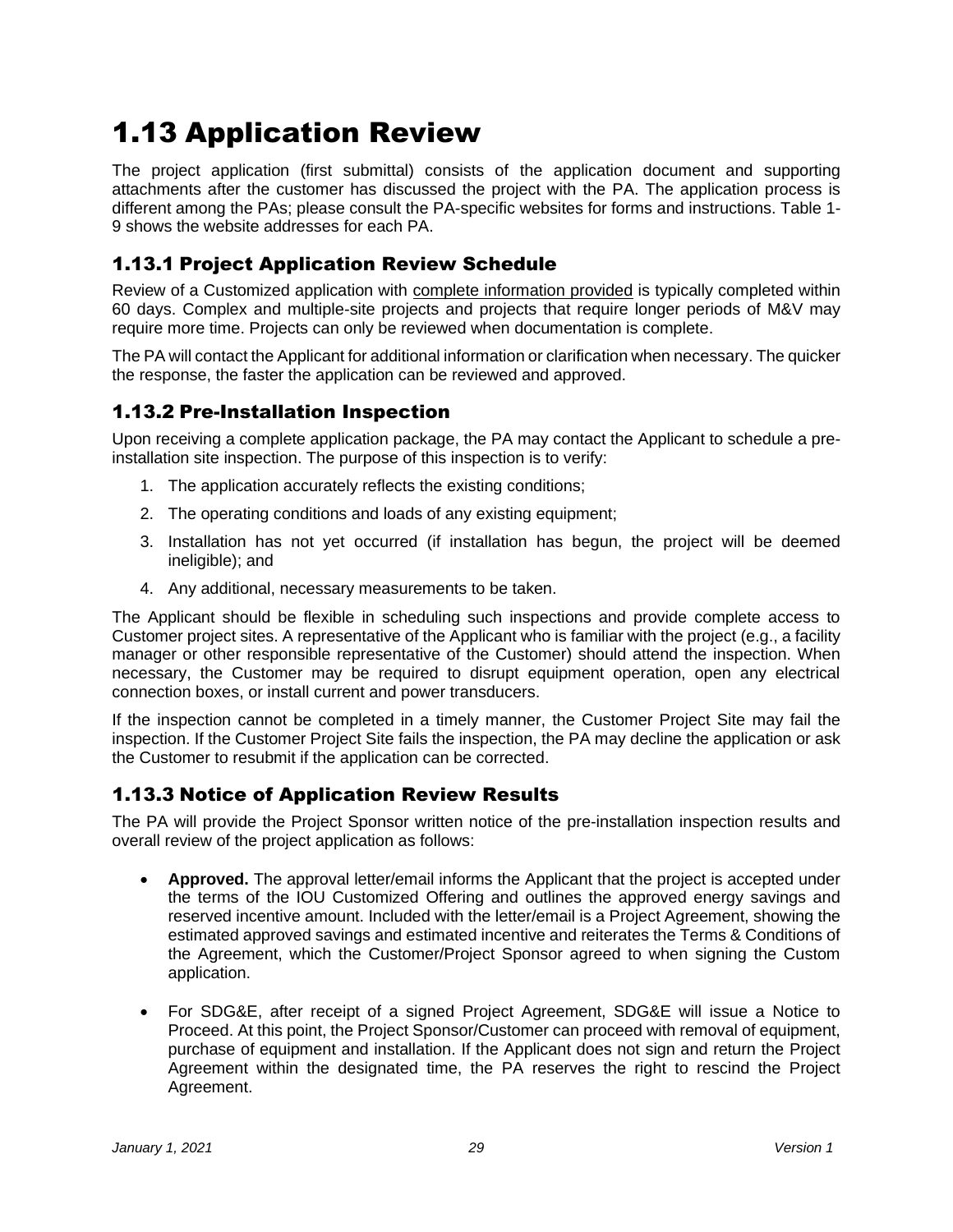- **On Hold.** The project application may be placed on hold if circumstances do not allow for the project to proceed. Upon resolution of the issue(s), the PA will resume the review process.
- **Suspended (N/A for SCG).** The project application may be suspended when repeated attempts for information are ignored. At this point the Applicant has 30 days to respond or the application may be declined and the Applicant will need to reapply.
- **Declined.** An application may be declined if any of the following conditions apply:
	- lack of program influence;
	- the project fails inspection ;
	- the application is missing information that the Applicant is unwilling or unable to provide;
	- the existing equipment has been removed prior to inspection;
	- the project otherwise fails to meet program criteria;
	- the application does not include an acceptable M&V plan (M&V process projects only).

If declined, the Applicant may re-apply to the program, or the application may be reactivated once the information is provided.

**SCE only:** A \$400 fee may be imposed if an application or project requires re-review, reprocessing, or re-inspection.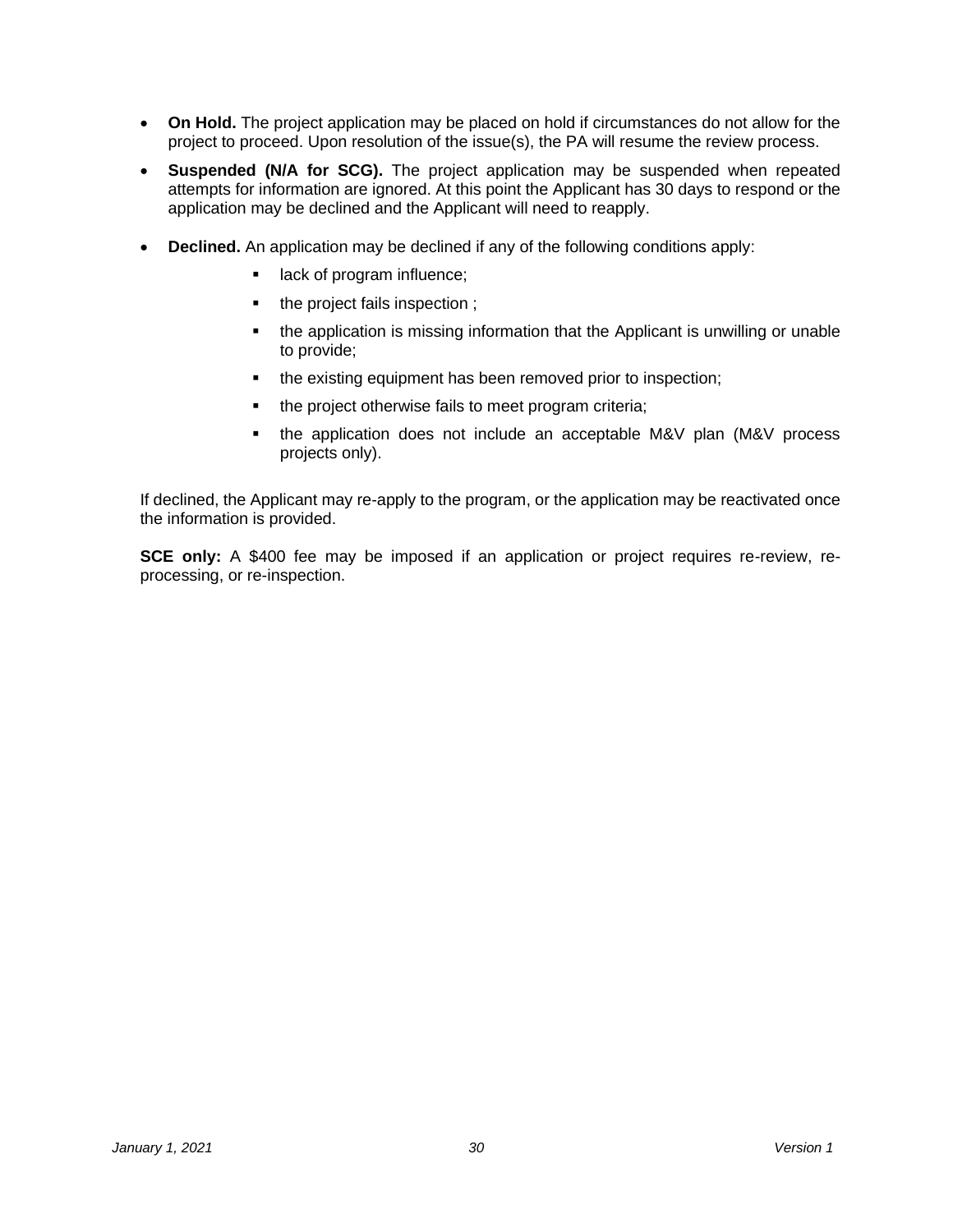# <span id="page-31-0"></span>1.14 Project Installation

# 1.14.1 Wait for Approval

The actual project installation must not begin until after a Project Agreement or Notice to Proceed is executed. Projects will be deemed ineligible and declined if Project Installation has begun prior to approval.

"Project Installation" includes but is not limited to: decommissioning and removal of existing equipment, demolition, facility alterations to prepare for new equipment, order or purchase of new equipment, and installation of new equipment.

PA pre-approval via a Notice to Proceed does not mean the application has been approved and will receive funding, but rather that proceeding with Project Installation will not disqualify the Applicant's project. Proceeding with Project Installation prior to final approval and execution of the Project Agreement is at Applicant's sole risk. Notification of pre-approval and any Notice to Proceed must be in writing from the PA. Verbal notification or notices to proceed are not binding.

# 1.14.2 Change in Project Scope

If the scope of the project changes substantially from what was identified in the project application review, the project may require resubmittal. Substantial changes include significant modifications to the proposed equipment type, size, quantity, configuration, or the expansion of project to include additional retrofits. The revised project scope and supporting calculations are subject to an additional review and may require a new Project Agreement prior to the removal of existing equipment/systems or the installation of the replacement equipment/systems. If the scope of work changes after the Project Agreement is executed, but before the work is completed, notify the PA immediately.

# 1.14.3 Installation Deadline

All projects must be installed and *fully operational within one-year* from application approval. If the project is not fully installed and operational by the specified installation deadline, the Project Agreement is subject to cancellation. Extensions may be requested and granted at the PA's discretion.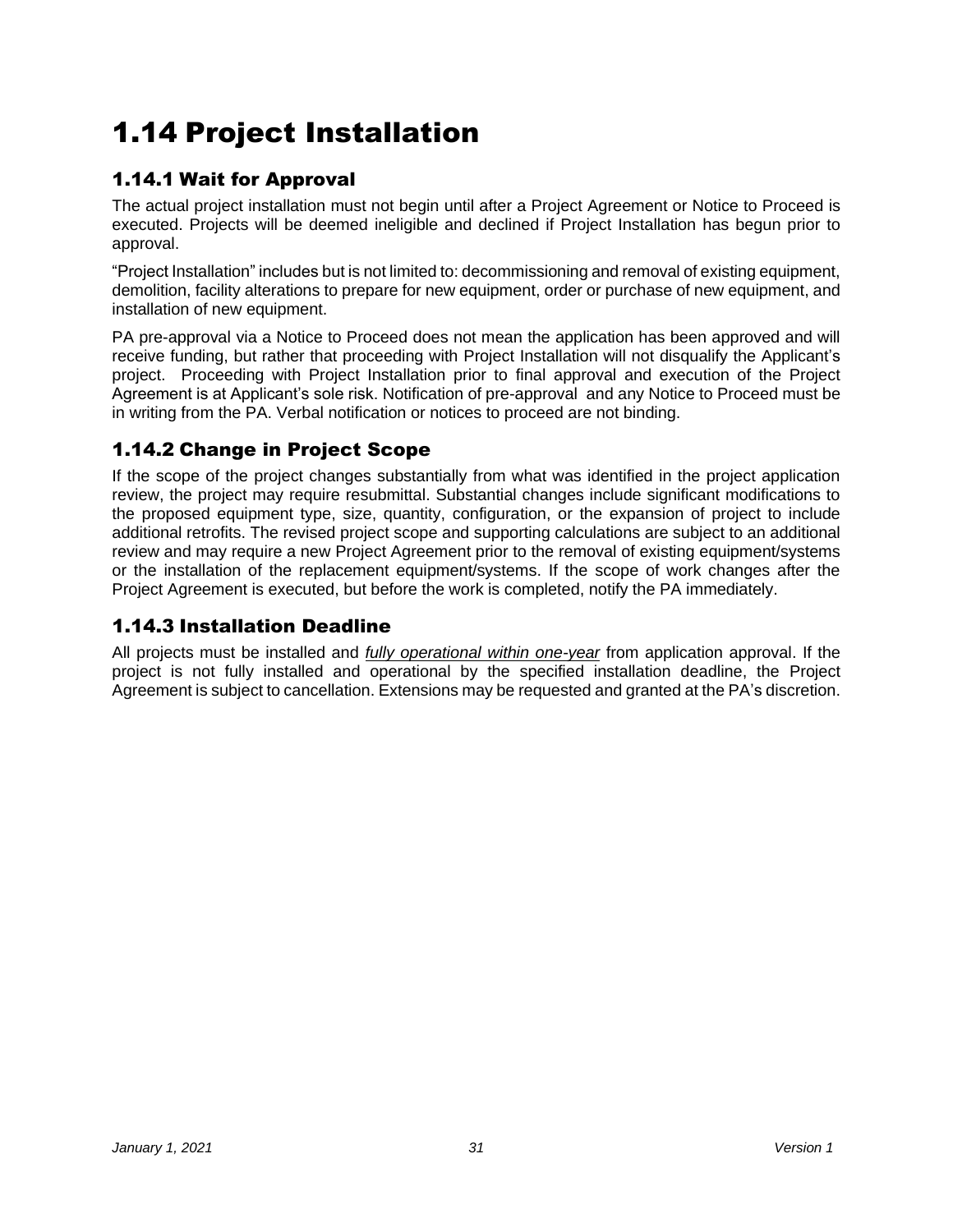# <span id="page-32-0"></span>1.15 Installation Review

The Applicant submits an Installation Report (or equivalent documents) to the PA once the project has been installed and is fully commissioned and fully operational. The Installation Report must be submitted for a post-installation inspection to be scheduled. This Installation Report/notification should confirm the estimated energy savings or identify any changes to the project that were made during installation. If changes were made to the project, the anticipated energy savings and demand reduction should be recalculated as necessary. The Applicant also attaches any required data and analysis from M&V that may have been performed before or after installation.

The Installation Review approval is the basis for initiating the incentive payment.

### 1.15.1 Installation Review Timeline

The Applicant should submit the Installation Report (SCE and SDG&E) or notify the IOU in writing (PG&E and SCG) within a reasonable time after equipment installation.

### 1.15.2 Post-Installation Inspection

Upon receipt of the Installation Report (SCE and SDG&E) or installation notification (PG&E and SCG), the PA may schedule a post-installation inspection at the Customer project site. The PA will verify that the project is completely installed and operational. If necessary, spot measurements may be conducted.

The Applicant should be flexible in scheduling such inspections and provide complete access to Customer project sites.

A representative of the Applicant who is familiar with the project (e.g., a facility manager or other responsible representative of the Customer) should attend the inspection. When necessary, the Customer may be required to disrupt equipment operation, open any electrical connection boxes, or install current and power transducers.

If the inspection cannot be completed in a timely manner, the Customer Project Site may fail the inspection. If the project fails the inspection, the PA may decline the application. The PA reserves the right to assess a re-inspection fee if multiple site inspections are conducted.

# 1.15.3 Notice of Installation Review Results

The PA will provide the Applicant written notice of the post-installation inspection results and overall review of the project application, typically within 30 days of receipt of the completed Installation Report/Notification, as follows:

- **Approved.** The approval letter/email informs the Applicant that the project has been approved for incentive payment processing under the terms of the IOU Customized Offering.
- **On Hold.** The approval review process may be placed on hold if circumstances do not allow for the project to proceed. Upon resolution of the issue(s), the PA will resume the review process.
- **Suspended (N/A for SCG).** The approval review process may be suspended when repeated attempts for information are ignored. At this point the Applicant has 30 days to respond or the application may be declined and the Applicant will need to reapply.
- **Declined.** An application may be declined if any of the following conditions apply:
	- the installation is not consistent with the Project Agreement;
	- the project fails inspection: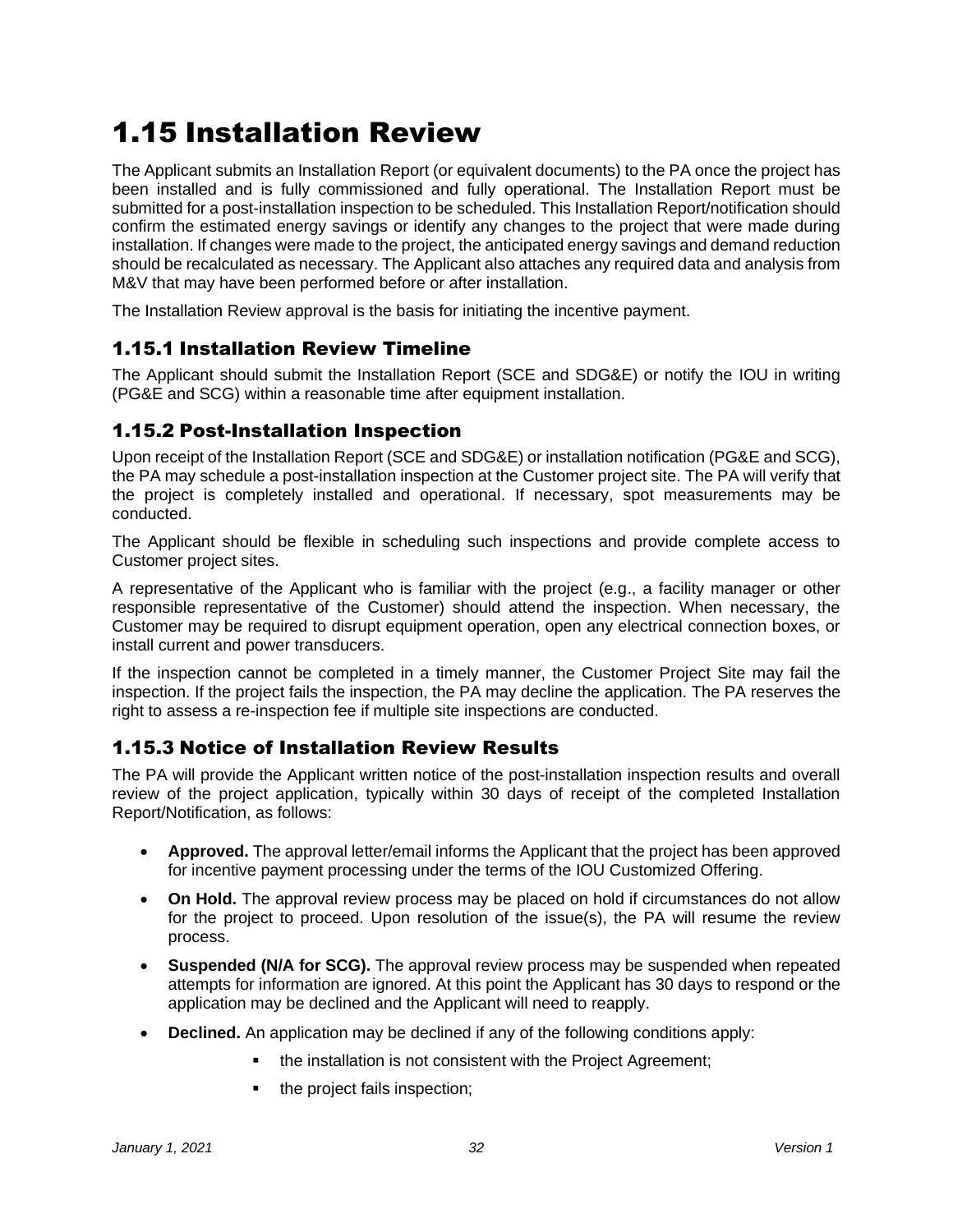- the project is missing information that the Applicant is unwilling or unable to provide;
- the installed equipment is not fully commissioned and fully operational prior to inspection;
- the project otherwise fails to meet program criteria.

**If an Installation Review is not approved, the PA may terminate the Project Agreement and release the incentive funding reserved for the project.** 

### 1.15.4 Incentive Payment

Upon approval of the Installation Review, the PA will pay the Project Sponsor the approved incentive amount. Please see Section 1.8.1 Measurement and Verification for projects requiring M&V.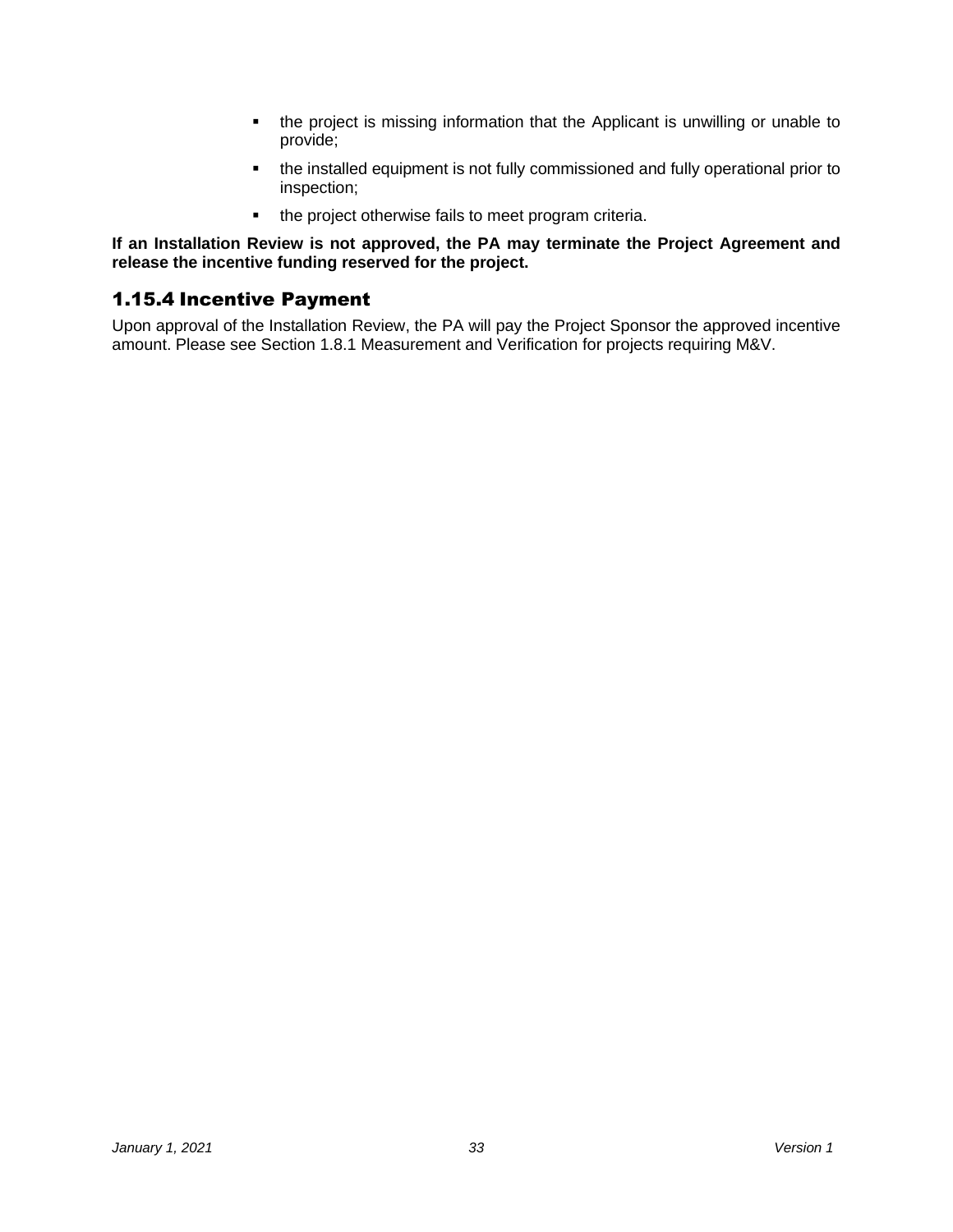# <span id="page-34-0"></span>1.16 Other Important Terms and Conditions

By virtue of participation in the program, Customers, Project Sponsors, and Authorized Agents agree to the following terms and conditions. Additional terms and conditions apply, as set forth in the specific program terms and conditions and the Project Agreement.

- 1. All parties consent to participate in any evaluation of the program. The CPUC or its representatives may contact participants to answer questions regarding their IOU Customized Offering experience and/or request a site visit. All participants agree to comply with such program evaluations.
- 2. PAs expressly reserve the right to use others to perform or supply work of the type covered by the IOU Customized Offering, as well as the unrestricted right to contract with others to perform the work or to perform any such work themselves. PAs may contract with third-party engineering firms to conduct site inspections, review calculations, and make recommendations for project status.

Existing Project Agreements may be assigned to a new Program Administrator. Applicants must agree to terms and conditions allowing for such a transfer in any Project Agreement.

### 1.16.1 Notice of Public Record

All Projects are subject to the approval of the CPUC, which may require the Utility to submit information about its Projects, including, but not limited to technical specifications, energy flow diagrams, completed program forms, savings calculations, project invoices, customer identifiable information, etc. for CPUC review. Utility Program Administrators may be required to share Project information with each other and with the CPUC to ensure IOU consistency and eligibility. Customers participating in the Utility's energy efficiency incentive programs agree that Utility may provide its confidential information to the CPUC and other Utility Program Administrators, as necessary.

Customer Information and Trade Secrets that you advise the Utility to treat as Confidential Information will be identified and marked according to the CPUC's confidentiality rules to request that the CPUC treat such information as confidential and not disclose it publicly. Notwithstanding the foregoing, the Program Administrators shall not be responsible for any disclosure of Confidential Information by the CPUC. No Project Sponsor, Customer, Authorized Agent, or other Project participant may assert any claim against the Utility as a result of its disclosure of Confidential Information as permitted pursuant to Program rules.

### 1.16.2 Change in Project Sponsor

If a change in the Project Sponsor occurs after the application is submitted, a new IOU Customized Offering application is required. Please indicate the change request in writing to the PA and resubmit the required forms. Written notification is also required from the original Project Sponsor. If written notification is not possible (e.g., the original project sponsor is no longer in business or is nonresponsive), the Applicant must submit a letter in writing requesting termination of the right of the original Project Sponsor to act on their behalf.

# 1.16.3 Contract Termination

A Project Agreement may be terminated at the PA's discretion, for reasons including but not limited to the following conditions:

- The PA determines that significant information was purposely withheld or falsely stated in the Project Application.
- The project fails to be installed, fully commissioned, or fully operational prior to the installation deadline.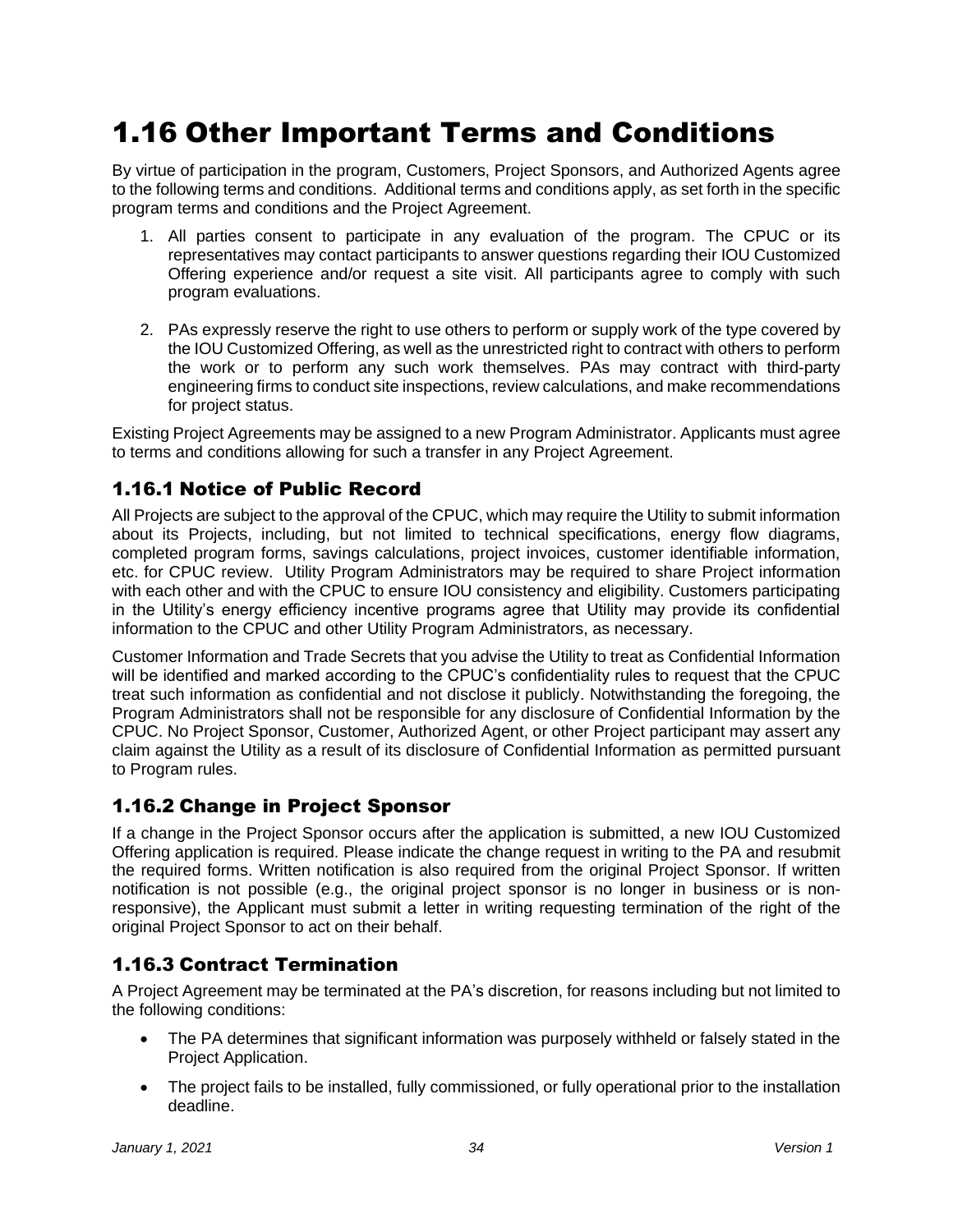- The Project Sponsor formally requests withdrawal from the program, or requests the contract to be turned over to the Customer.
- The Customer requests withdrawal from the program.